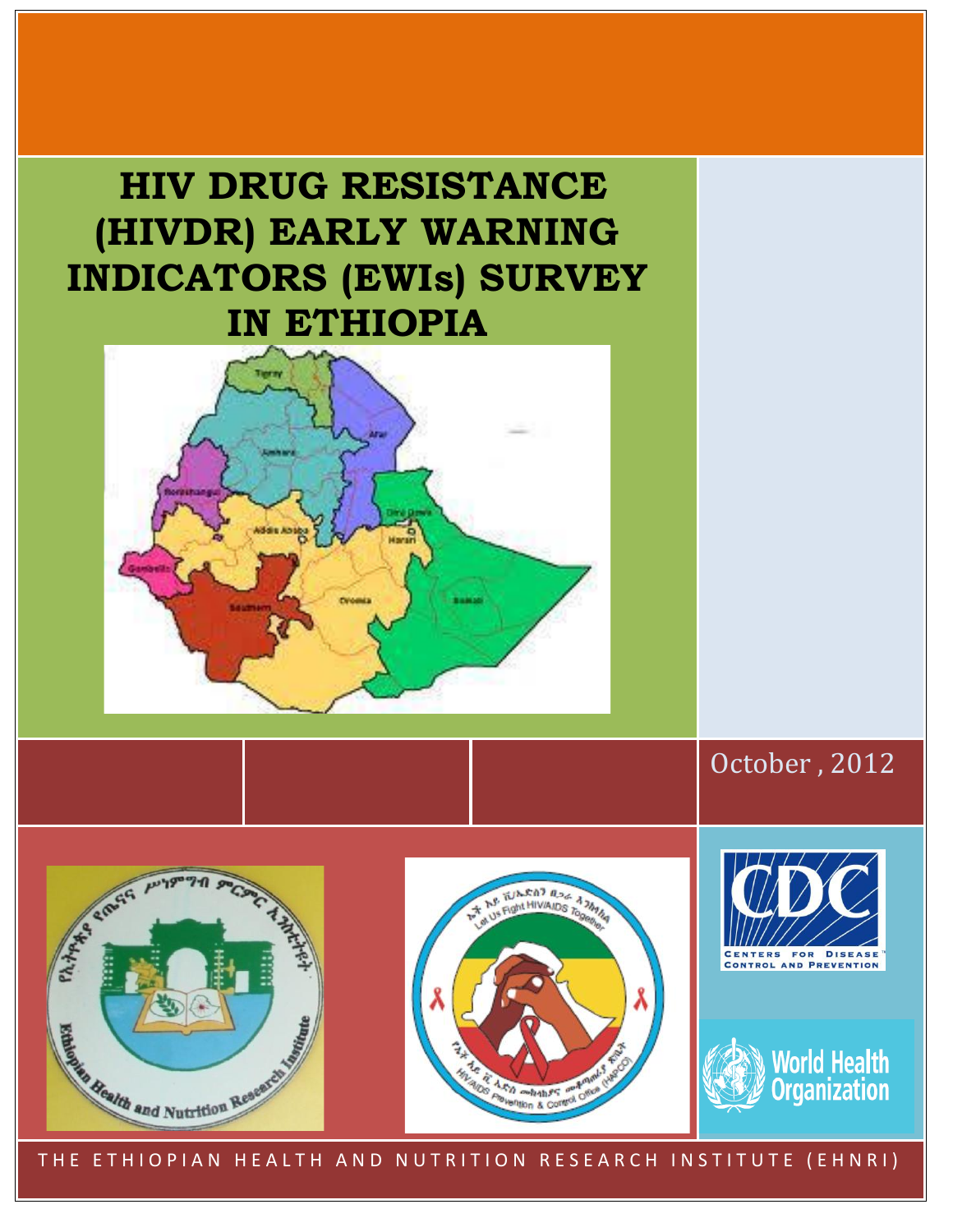# **HIV DRUG RESISTANCE (HIVDR) EARLY WARNING INDICATORS (EWIs) SURVEY IN ETHIOPIA**

**October, 2012 Addis Ababa**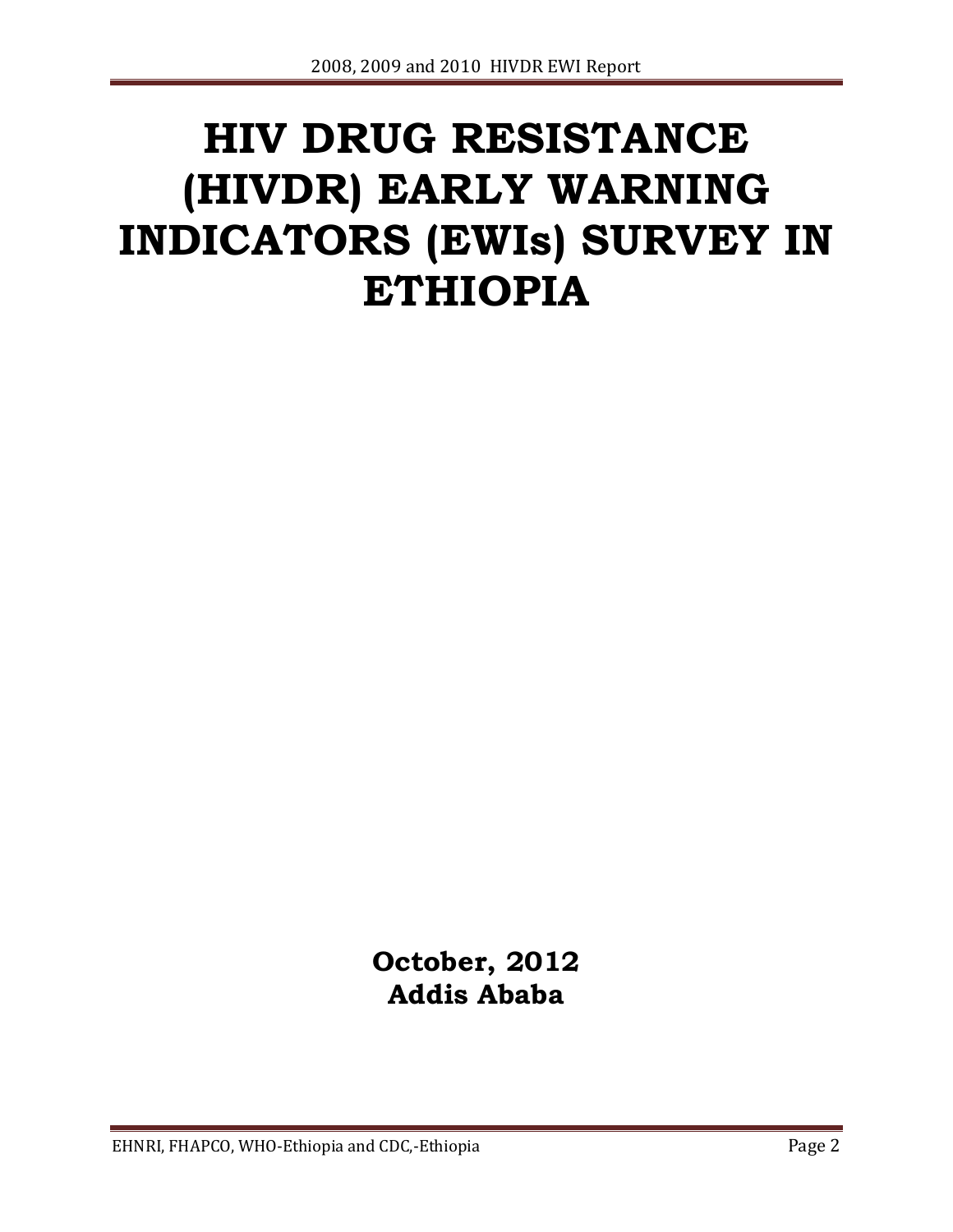#### **CONTRIBUTING INSTITUTIONS AND INDIVIDUALS**

#### **1. THE ETHIOPIAN HEALTH AND NUTRITION RESEARCH INSTITUTE**

- A. DR BELETE TEGBARU
- B. MR DAWIT ASSEFA
- C. MR DEREJE TESHOME
- D. DR ALMAZ ABEBE
- E. MR MESFIN KEBEDE
- F. MR. ERMIAS HAILU
- G. MR. ATSEBEHA G/EGZER

#### **2. FEDERAL HIV/AIDS PREVENTION AND CONTROL OFFICE**

- A. DR YIBELTAL ASSEFA
- B. W/RO ELENI SEYOUM

#### **3. WORLD HEALTH ORGANIZATION-COUNTRY OFFICE, ETHIOPIA**

A. DR FEKADU ADUGNA

# **4. CENTERS FOR DISEASE CONTROL AND PREVENTION –ETHIOPIA OFFICE**

- A. DR KUSSITO KURSHA
- B. DR KEDIR YIMER
- C. W/T WUDALAT KELEME
- D. DR ASHENAFI HAILE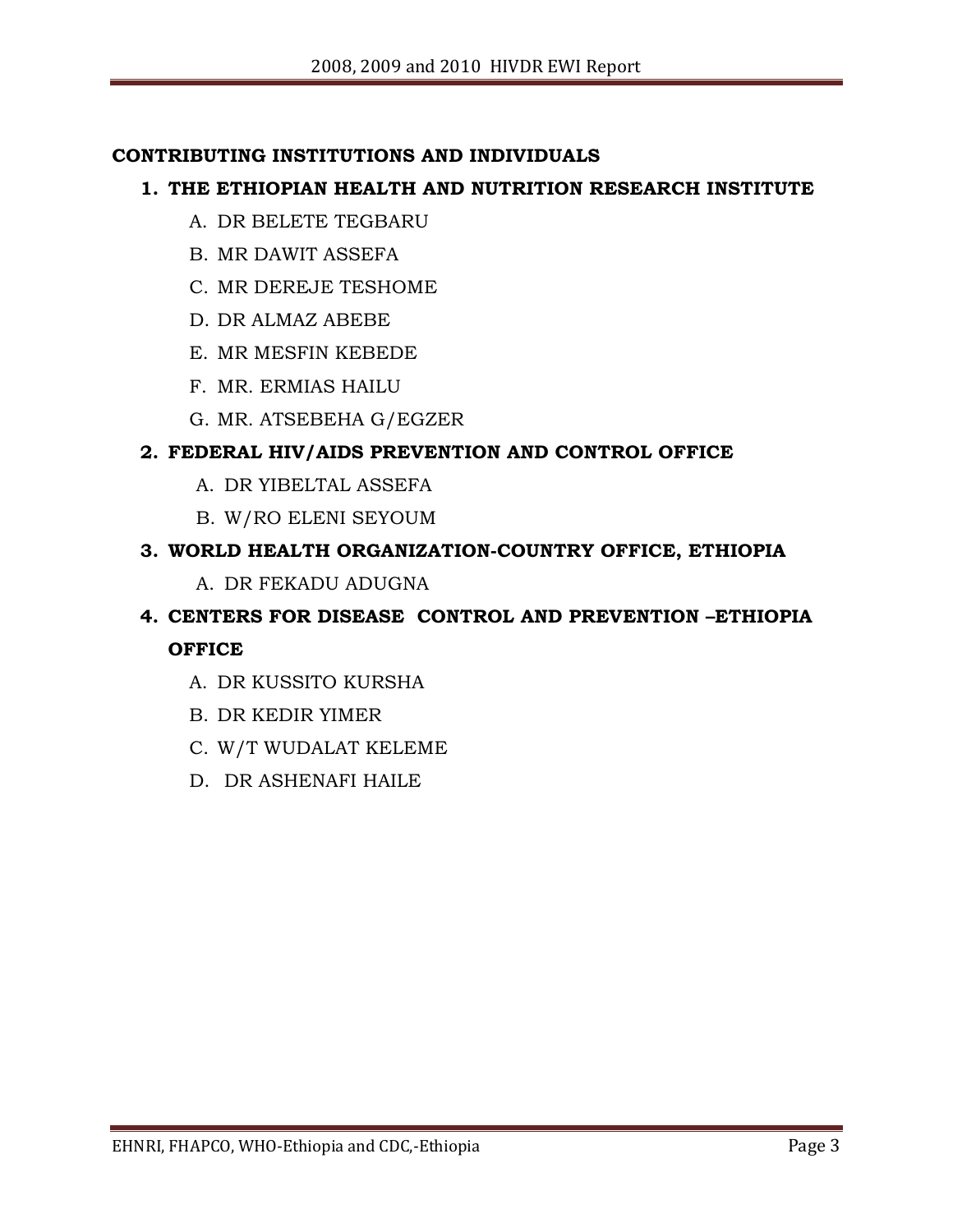| 4.2.                                                                                       |
|--------------------------------------------------------------------------------------------|
| 4.3.                                                                                       |
|                                                                                            |
|                                                                                            |
|                                                                                            |
|                                                                                            |
|                                                                                            |
|                                                                                            |
|                                                                                            |
|                                                                                            |
|                                                                                            |
|                                                                                            |
|                                                                                            |
|                                                                                            |
|                                                                                            |
|                                                                                            |
| 6.3.2. Early Warning Indicator-2. Patients lost to follow-up during the first 12 months of |
|                                                                                            |
| 6.3.3. Early Warning Indicator-3a. Patient retention on first-line ART at 12 months  25    |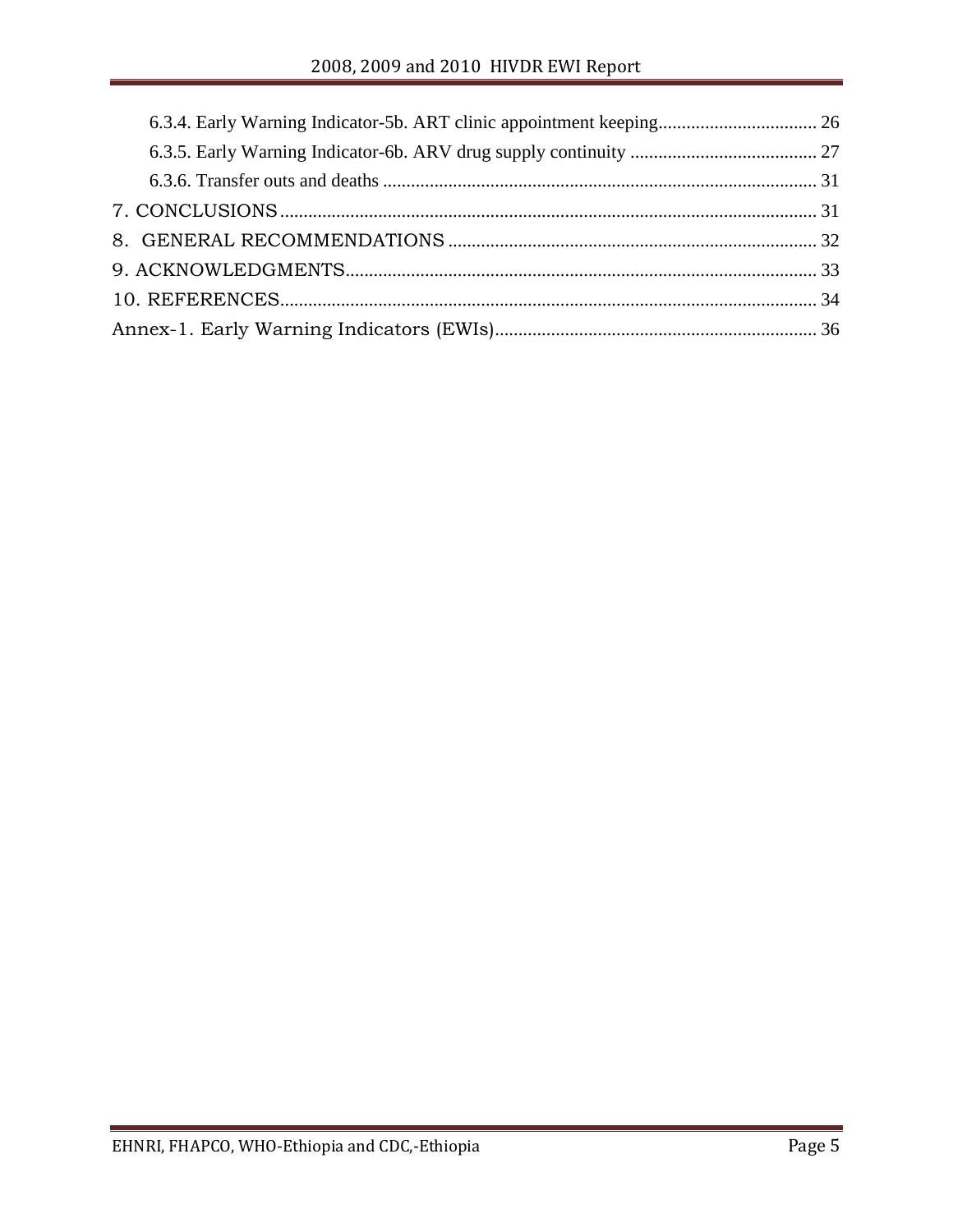# <span id="page-5-0"></span>**List of Tables**

| Table-1. Sample size calculation for the determination of each EWIs in selected     |
|-------------------------------------------------------------------------------------|
|                                                                                     |
| <b>Table-2.</b> Number of health institutions included in each rounds of surveys in |
|                                                                                     |
| Table-3. Name, regions, affiliation, ART start date and current status of the       |
|                                                                                     |
| <b>Table-4.</b> Summarized determined EWIs for each health facility in 2008, 2009   |
|                                                                                     |

# <span id="page-5-1"></span>**Lists of figures**

| <b>Figure-1.</b> Schematic diagram for data flow in the EWIs surveys 19              |
|--------------------------------------------------------------------------------------|
| <b>Figure-2.</b> Number of new patients, currently on ART, calculated, WHO sample    |
| size and collected data in the survey periods 22                                     |
| <b>Figure-3.</b> Average percentages of three EWIs in 2008, 2009 and 2010 29         |
| <b>Figure-4.</b> Percentage of health facilities which did not meet WHO criteria for |
|                                                                                      |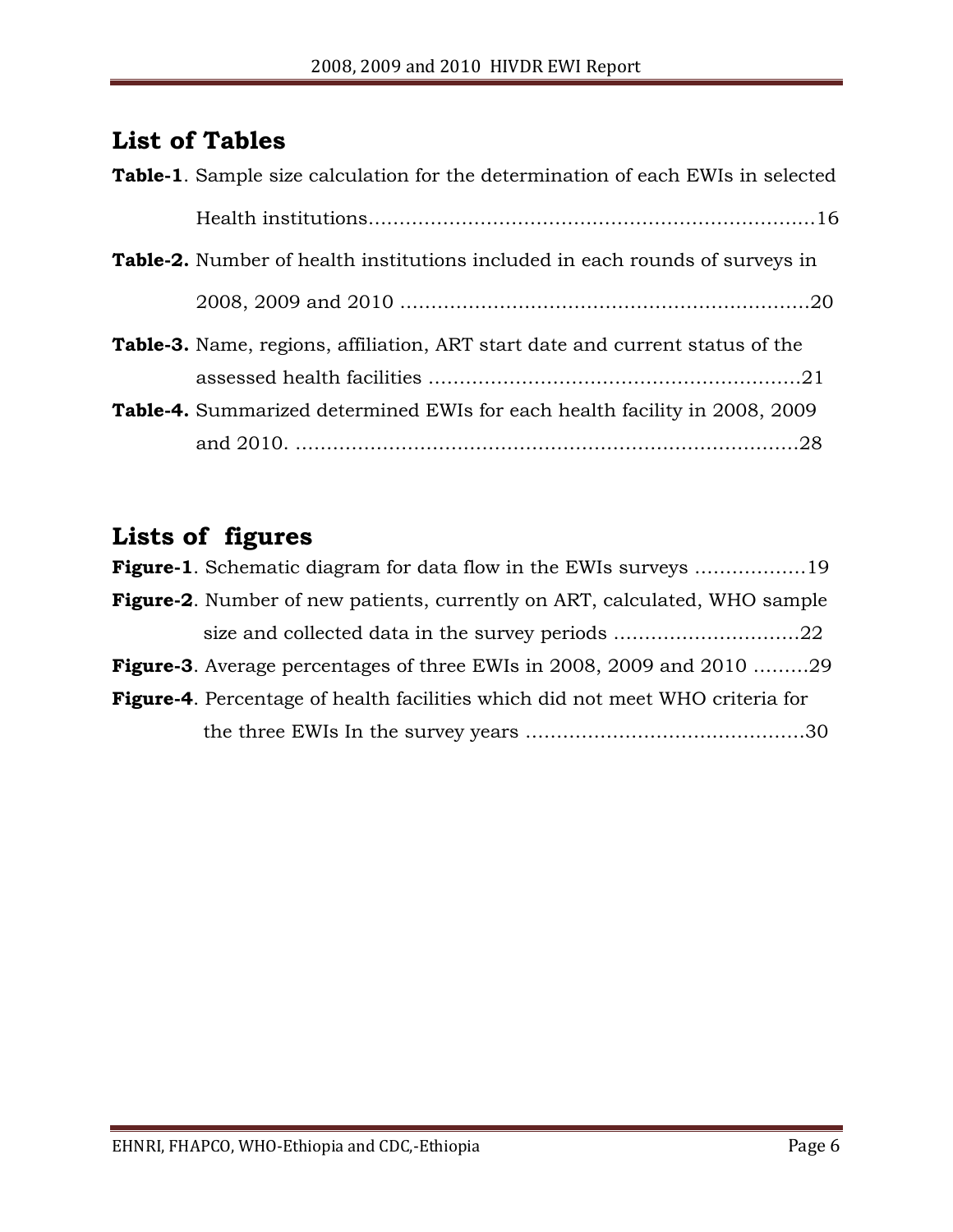# <span id="page-6-0"></span>**Preface**

As the HIV epidemic matures, the number of HIV infected individuals may be influenced by the presence of drug resistance strains. Because of this, the World Health Organization recommends the countries to survey and monitor the presence/emergence and level of HIVDR in their respective countries. Therefore, the presence of data on three aspects of HIVDR is recommended by each national program such as Early Warning Indicators for HIVDR, surveying threshold levels of HIVDR and prevention and monitoring of HIVDR in selected and representative sites of the country.

In Ethiopia, ART started freely in 2005. However, complete and continuous data was not available related to HIVDR. Due to this and the increasing people on ART, it is wise to see the levels of each parameter for HIVDR. Therefore, EWIs were surveyed for three years in more than 40 representative sites of the country. This will help to know the level of factors related to HIVDR and the documentation system of the sites such as prescription patterns, lost to followups, retention of patients on the first line drugs, appointment keeping of the patients and continuity of drug supply.

I hope this will give an insight for the programmers to see the status of health facilities for the indicated indicators for their successes and challenges and will help in providing some additional tools to solve the problems. As one of the major activities of the institute in supporting the HIV/AIDS control program is producing evidences, EHNRI will continue to produce data for decision making to improve programs.

Amha Kebede (PhD)

Director General, EHNRI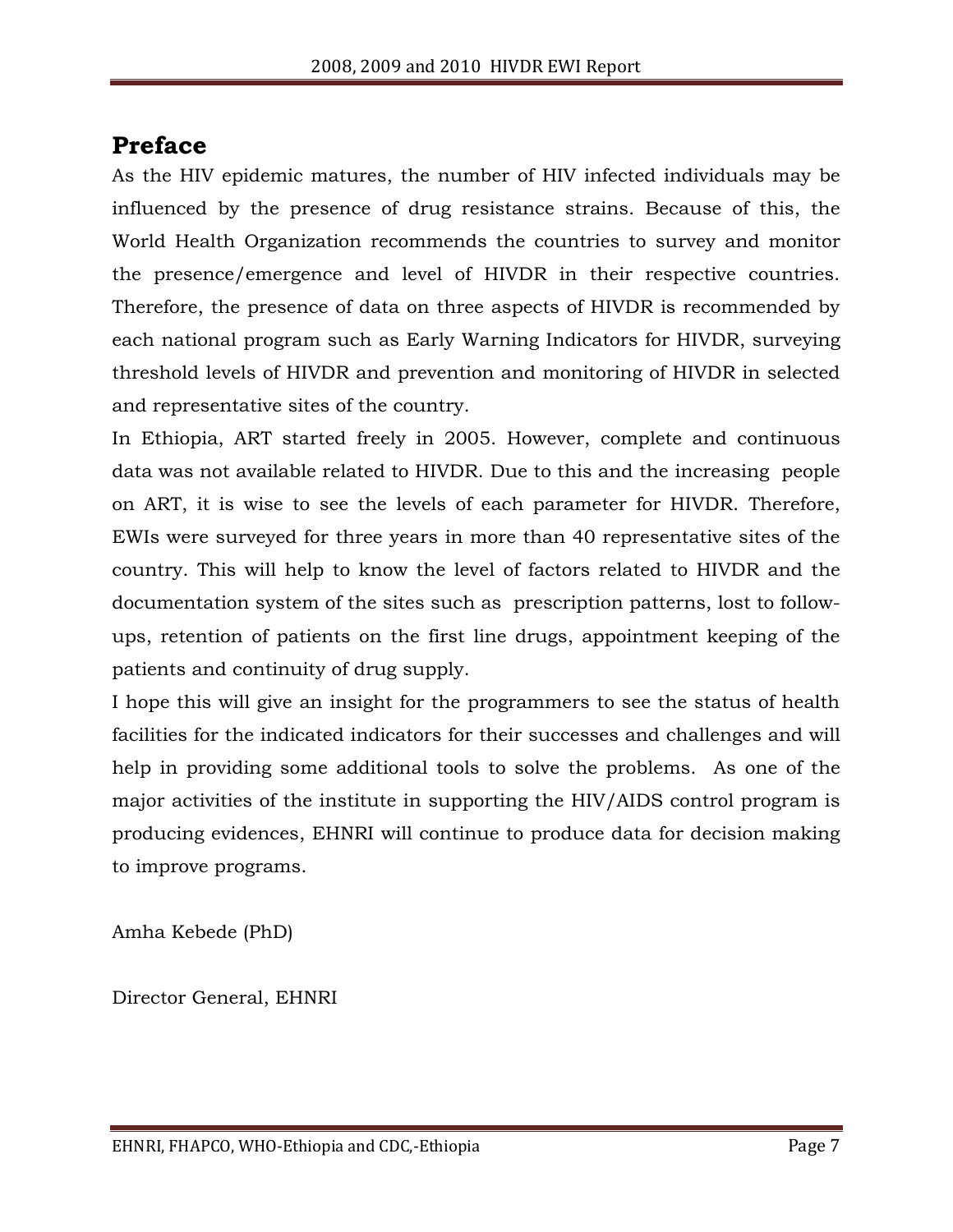# <span id="page-7-0"></span>**Acronyms**

| <b>AIDS</b>   | Acquired Immunodeficiency Syndrome             |
|---------------|------------------------------------------------|
| <b>ART</b>    | Antiretroviral Therapy                         |
| <b>ARV</b>    | Antiretroviral Therapy                         |
| <b>AZT</b>    | Zidovudine (also known as ZDV)                 |
| EWI           | Early Warning Indicator                        |
| <b>HAART</b>  | Highly active anti-retroviral therapy          |
| HIV           | Human immunodeficiency virus                   |
| <b>HIVDR</b>  | HIV drug resistance                            |
| <b>NNRTI</b>  | Non-Nucleoside Reverse Transcriptase Inhibitor |
| <b>NRTI</b>   | Nucleoside Reverse Transcriptase Inhibitor     |
| PI            | Protease Inhibitor                             |
| <b>PR</b>     | Protease                                       |
| <b>RNA</b>    | Ribonucleic Acid                               |
| RT            | Reverse Transcriptase                          |
| TWG           | <b>Technical Working Group</b>                 |
| <b>UNAIDS</b> | Joint United Nations Programme on HIV/AIDS     |
| VL            | Viral Load                                     |
| <b>WHO</b>    | World Health organization                      |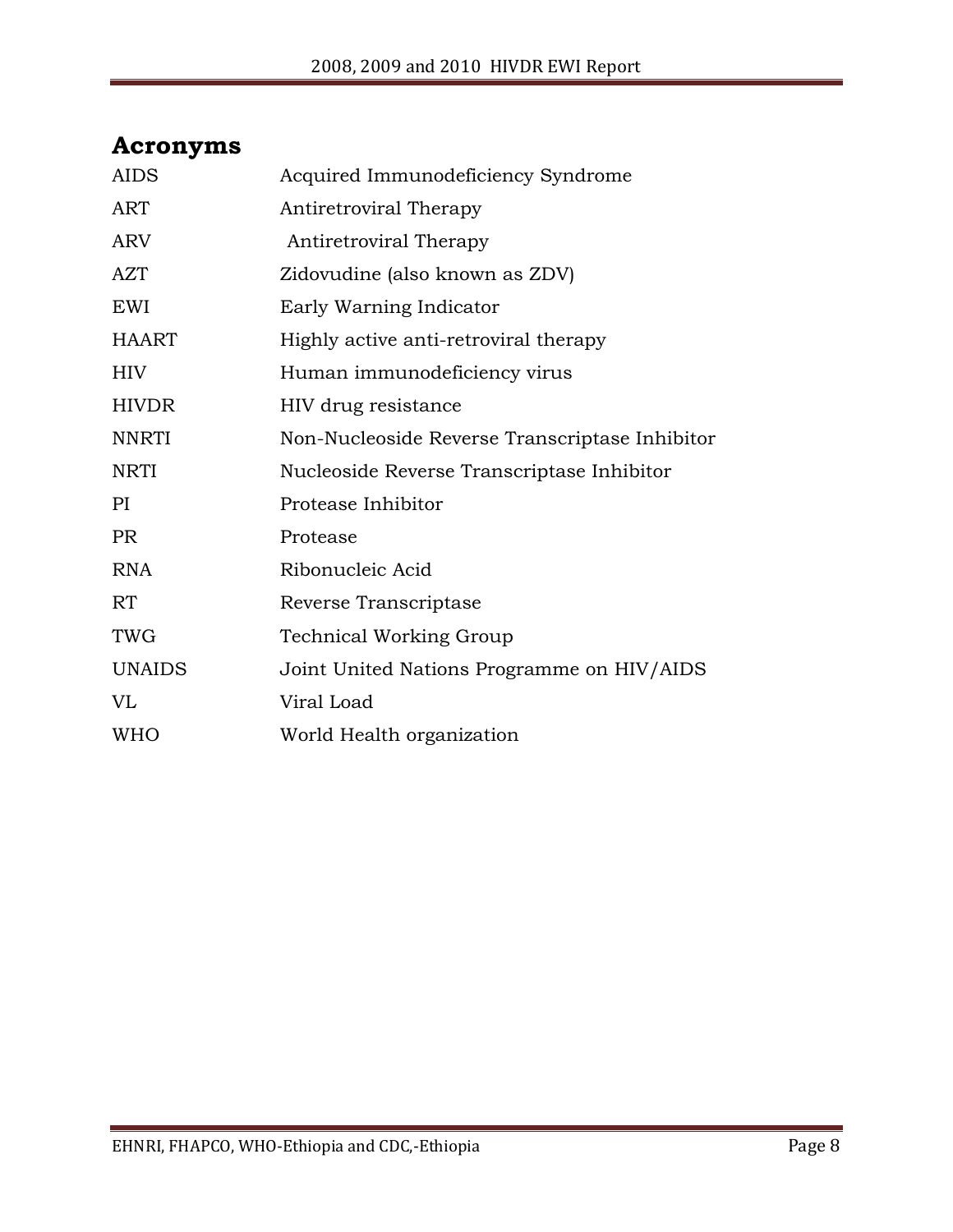## <span id="page-8-0"></span>**Summary**

*Background: Drug resistance for HIV therapy is monitored using three methods: Determination of Early Warning Indicators (EWIs), survey of newly transmitted HIV drug resistance (threshold), and monitoring and prevention survey. Until now, one threshold survey in 2005 was conducted in Addis Ababa that showed the absence of major HIV drug resistance mutations. However, more evidence is required on the performance of the health facilities, which indicates their ART program to monitor early emergence of HIVDR.*

*Objective: To determine the level of Early Warning Indictors (EWIs) for HIV Drug Resistance (HIVDR) in Ethiopia* 

*Methodology: The World Health Organization (WHO) developed a new MS-EXCEL tool for the determination of EWIs for HIVDR from health facilities by reviewing patient's follow-up chart. The tool is currently being used in all WHO supported countries. In 2008, 2009 and 2010 in Ethiopia, a facility based survey was conducted in 45 (2008) and 49 (2009 and 2010) health facilities for a period of 15 months data abstraction. The value of each EWI indicator was directly calculated by the tool. In this survey data was collected on 5 out of 8 EWIs. They were: Percentage of adult patients initiating ART at the site who are initially prescribed, or who initially pick up from the pharmacy, an appropriate first-line ART regimen (EWI-1), Percentage of patients initiating ART at the site who are lost to follow-up 12 months after ART initiation (EWI-2), Percentage of adult patients initiating ART at the site who are taking an appropriate first-line ART regimen 12 months later (EWI-3a), Percentage of patients initiating ART at the site who attended all scheduled or expected clinical consultations on-time during the first 12 months of ART (EWI-5b) and Percentage of months in a designated year in which there were no ARV drug stock-outs (EWI-6a).*

*Result: Nationally, during the survey period 18,539 ( 2008), 20,222 (2009) and 17,074(2010) new patients were enrolled for ART in the selected health institutions. In this survey, in the selected health institutions, 77:23 ratio new patients were served in Hospitals and health centers. Of the new patients enrolled in the selected health facilities, based on the WHO guideline, the sample size calculated was 5564 (36.4%) in 2008, 5894(35.5%) in 2009 and 5637(42.0%) in 2010. However, data was collected for 6,302 (41.2% in 2008), 6,357(38.3%, in 2009) and 6,236 (46.5% in 2010 of the new patients. EWI-1 and EWI-6a were 100% in all health institutions surveyed in all the*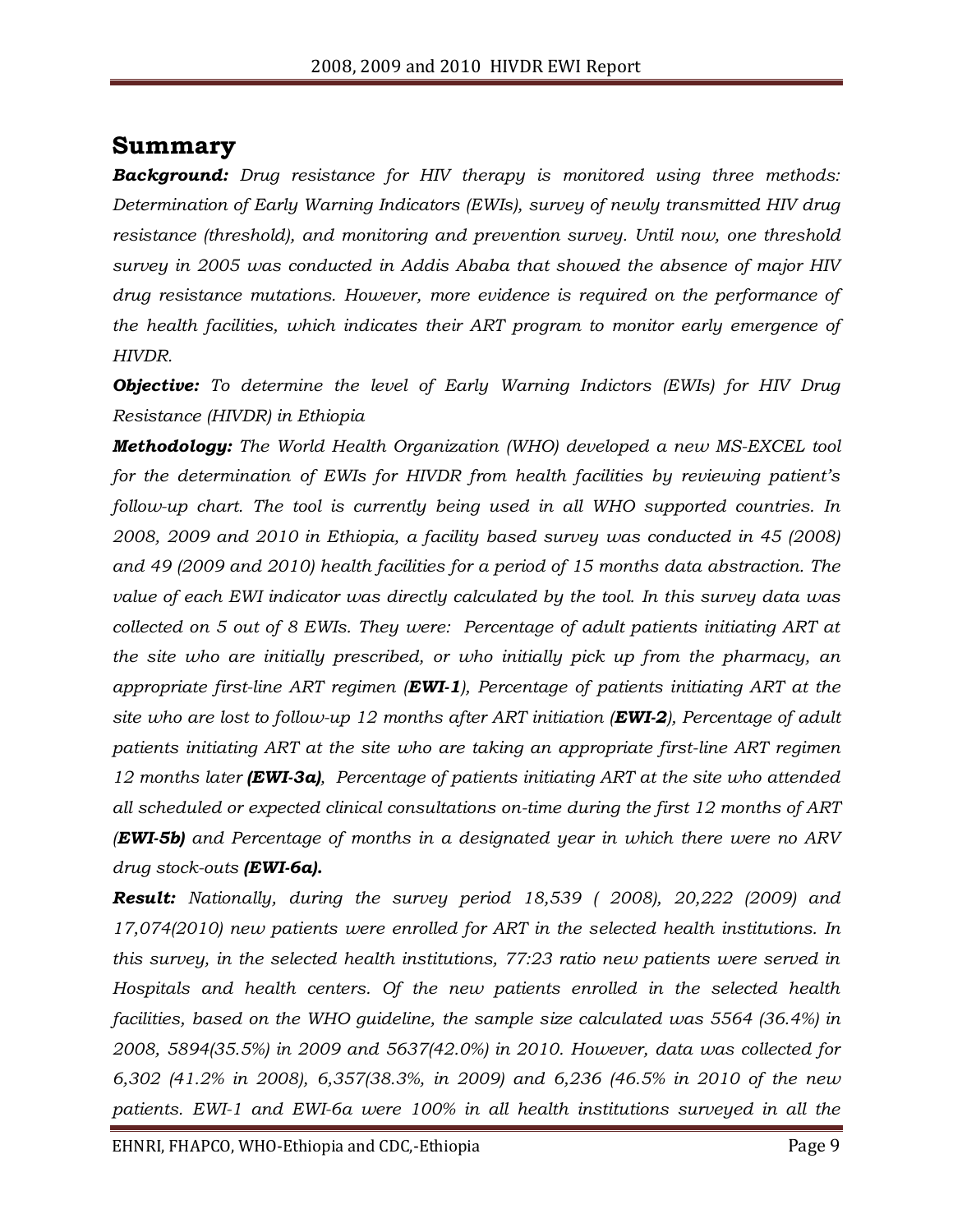*surveying years. There were some complaints about the short life stocks of ARV drugs reported from some health institutions. However, EWI-2 varied 0-35% in 2008, 0-30% in 2009 and 0-29% in 2010 (expected level ≤20%). Of the health institutions surveyed in 2008, 2009 and 2010, 40%, 4.1% and 4.1% of the health institutions had above 20% lost-to-follow-up cases, respectively. In the same manner, EWI-3a was in the range 54% to 94% (2008), 38.3-95% (2009) and 42.9%-93.9% (2010). However, 44.4 % (2008), 22.4% (2009) and 20.4% (2010) were less than 70% (expected level ≥70%). Ranges for EWI-5b varied 69%-100% (2008), 78%-100% (2009) and 71%-100% (2010) [expected level ≥80%]. However, 13.3% (2008), 2.0% (2009) and 4.1% (2010) were below 80%. In the process of collecting data problems related to the archiving and retrieving records in the health facilities for use was the major challenge in most of the health facilities assessed. The use of computerized data base system is available in all hospitals but only some health centers.*

*Conclusion: Prescription for the first line and the drug supply for ARVs remain higher and need to be further strengthened. However, most of the health facilities are found to be out of the expected ranges of WHO recommendation such as lost-follow-up and patient retention on appropriate first line drugs at 12 months of ART. Thus, strong programmatic intervention is highly recommended to prevent the early emergence of HIVDR, which could be a threat for the future success of ART program.*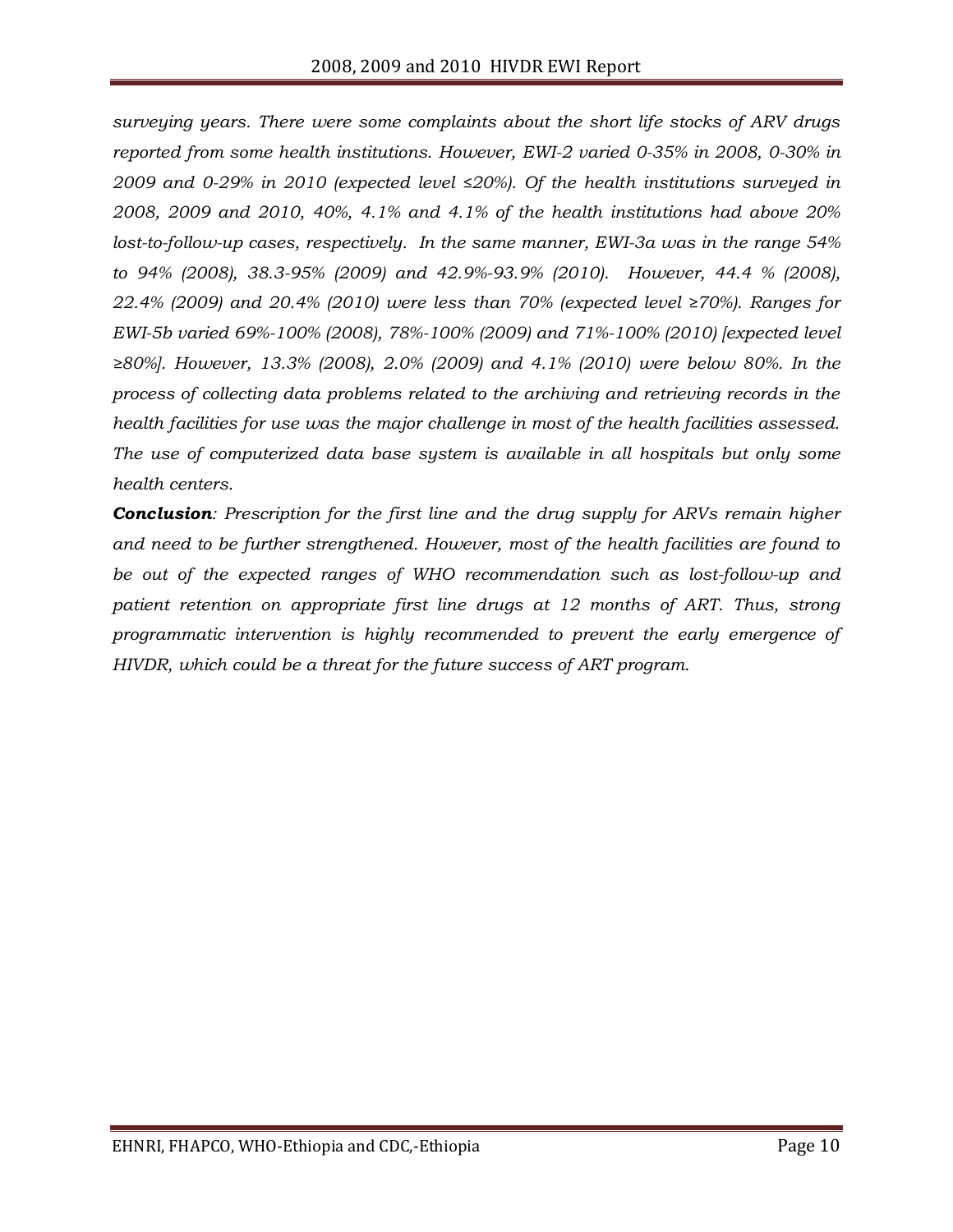# <span id="page-10-0"></span>**1. INTRODUCTION**

Initiation of ART is the hall mark for the reduction of plasma viral load and increase in CD4+ T cell number as indicator for the better performance of patients and the drug itself. However, in some patients, despite all the procedures required for ART are followed, some both virological and immunological failures could exist. This may lead to the occurrence of HIV drug resistance to the currently used first line drugs and will lead to the introduction of the second line drugs. To prevent and monitor HIVDR, the World Health Organization (WHO) recommends three types of surveys, namely Early Warning Indicators (EWI) survey threshold survey to assess transmitted HIVDR strains in a population and prevention monitoring survey to assess drug resistance emerging during treatment [1]. The last two survey are somewhat expensive, require laboratory procedures and are recommended to be done periodically and in selected settings. On the other hand, EWI survey is less expensive, relatively easy to implement and gives valuable information on how the ART program is functioning to prevent emergence of HIVDR WHO recommends six major and two optional early warning indicators to be assessed in the health facilities that provide ART services. It is with this objective that the present survey were conducted to determine the EWI in selected geographically representative Hospitals and health centers nationally, which initiates ART since 2005. This will help to predict HIV drug resistance in the treated population and recommend mechanisms for monitoring, better treatment outcomes and patient management.

# <span id="page-10-2"></span><span id="page-10-1"></span>**2. BACKGROUND AND JUSTIFICATION 2.1. Background**

Since its identification in the early 1980's [2,3], the Human Immunodeficiency Virus pandemic has been mounting its attack globally at an alarming rate. According to reports from UNAIDS/WHO [4], the global burden of HIV at the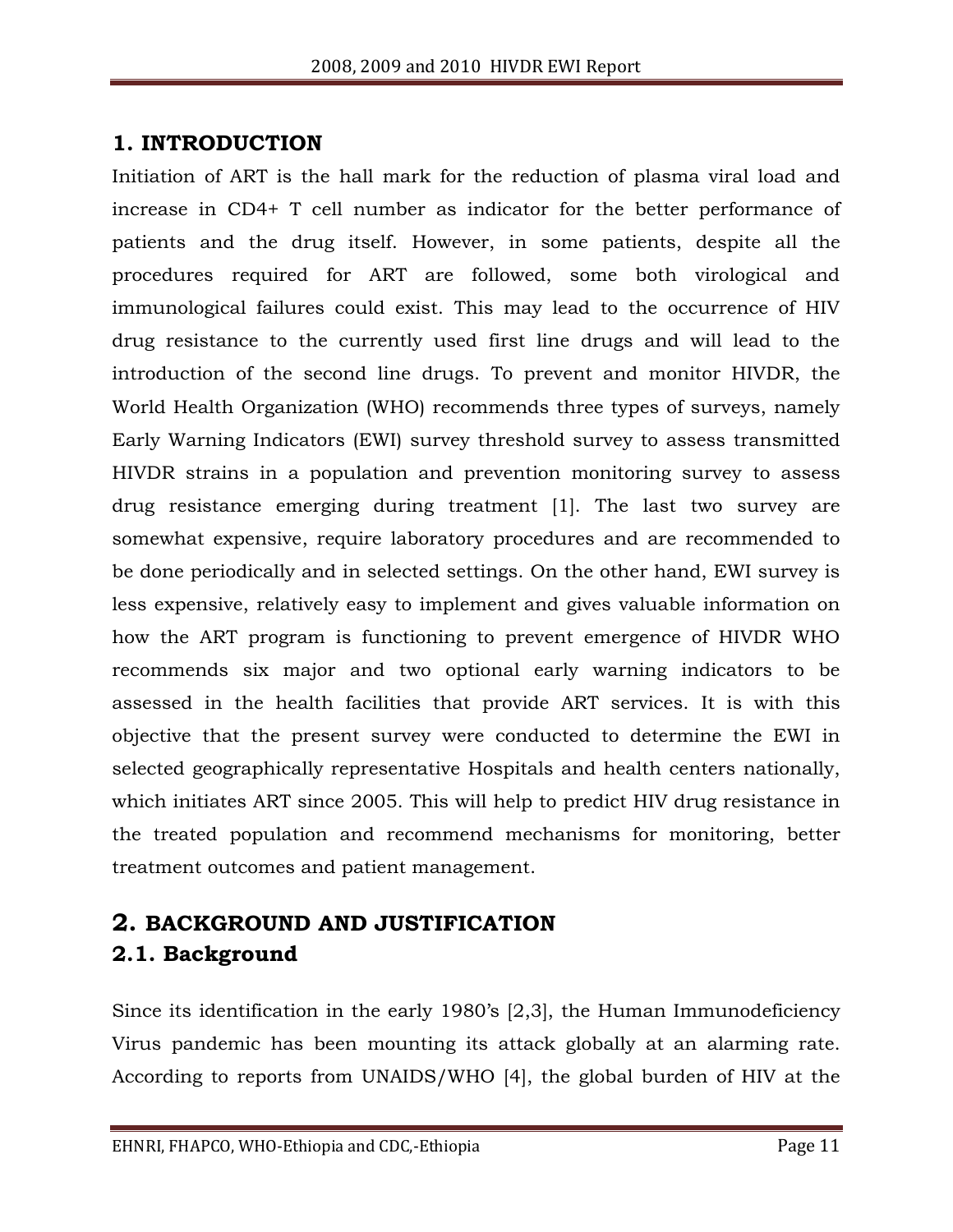end of 2010 was estimated to be 33.2 million, of whom nearly 67% of them were from Sub-Saharan Africa.

The availability and widespread use of Highly Active Antiretroviral Therapy (HAART) in developed countries has shown that HIV/AIDS-related mortality and morbidity can be reduced significantly [5,6 ]. Unfortunately, access and monitoring of these drugs to the developing world remained a challenge due to its unaffordable cost and methods of monitoring.

In Ethiopia, with nearly 80 million people, about 759,000 people are estimated to be living with HIV/AIDS [4]. The projection of HIV from the Demographic Health survey (DHS) for the year 2012 revealed that the national HIV prevalence was 1.3% (urban 3.8 % and rural 0.5%)[7].

The expansion of the services, however, may raised serious concerns regarding potential barriers that could hamper the long-term success of the program [9, 10 ]. The most prominent of these fears is the potential of emergence of an epidemic of drug-resistant HIV strains. Experience from the use of HAART in the developed world has indicated that antiretroviral-associated resistance is common among HIV 1-infected individuals who are naïve to the drugs [11, 12 ]. Such transmitted drug resistance can reach 15% or more in populations in which ARV has been in use for longer periods of time [9]. Therefore, monitoring the prevalence of transmitted drug resistance in areas where ART is introduced extensively is, therefore, important if the treatment program is to be a success.

Although it is universally recognized that combined ART has dramatically reduced HIV-related mortality, one major concern over the rapid scaling up of ART is the emergence and transmission of HIV drug resistant strains at the population level. This could lead to the failure of basic ART programs as well as strategies to prevent HIV transmission through pre-exposure prophylaxis or the use of topical microbicides.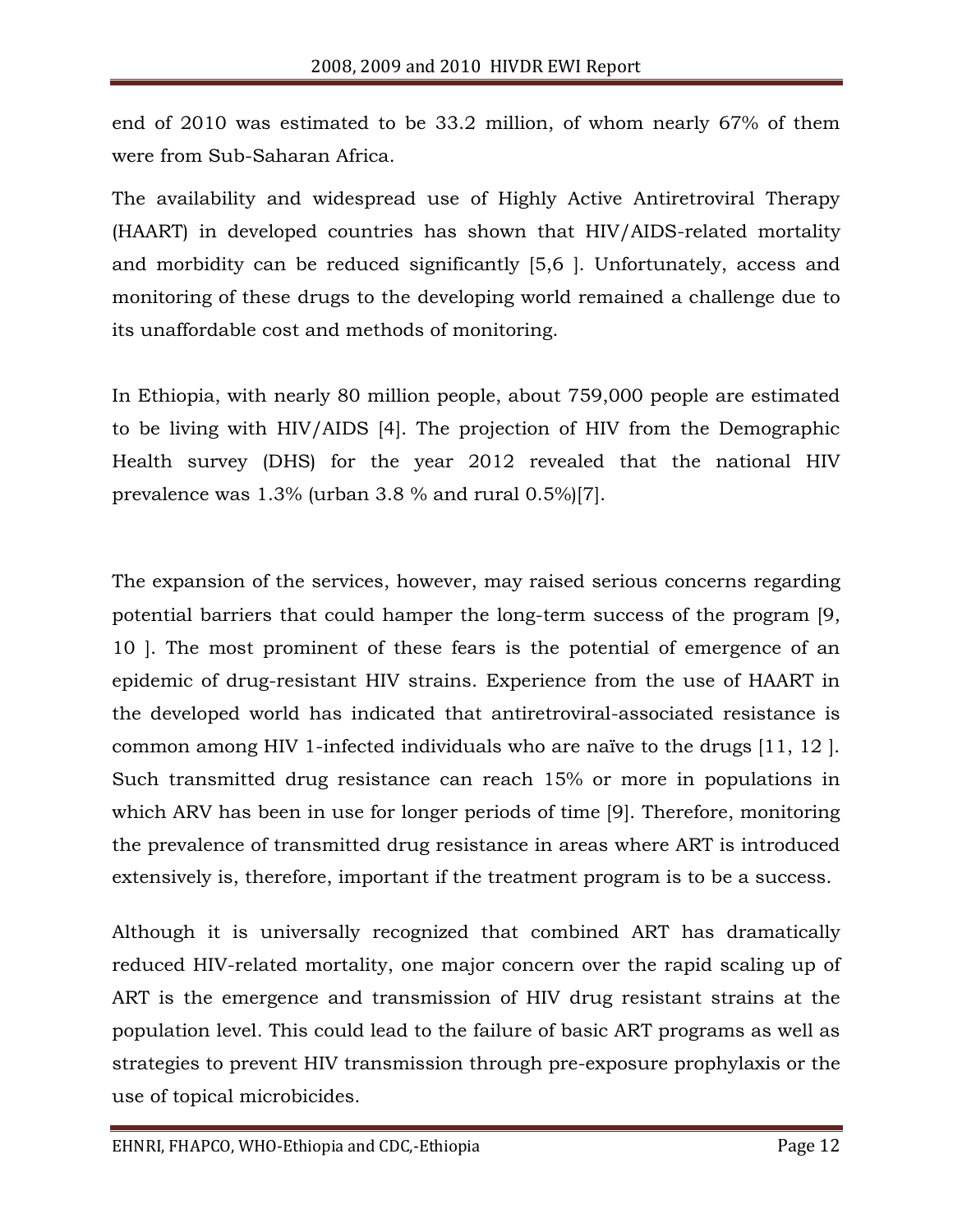Antiretroviral treatment (ART) was started in Ethiopia in 2003 formally with cost sharing [8 ]. The launching of the ART program in 2003 helped make five ARV drugs (three NRTIs: Zidovudine, Lamivudine, and Stavudine; and two NNRTIs: Nevirapine and Efavirenz) available to the public. The drugs were distributed to a few selected pharmacies, and were available for patients by prescription from ART-certified physicians [8 ].

However, the country initiated free ART in 2005 with a support of Global Fund for Tuberculosis, AIDS and Malaria (GFTAM), and the U.S. President's Emergency Plan for AIDS Relief (PEPFAR). Of those enrolled for HIV care (>500,000) more than 300,000 of them had ever started ART. For these patients , currently there are 838 sites delivering the service and 274,708 HIV infected patients are currently on ART as of August 2012 [9,13,14 ]

Despite some challenges such as monitoring methods for ART, the presence of national guidelines in the country helped the ART program to expand and more people to get the treatment [8 ]. Currently, two first line NNRTI-based regimens are in use for adults and adolescents: TDF/Zidovudine (AZT), Lamivudine (3TC), and Nevirapine (NVP)/ Efavirenz (EFV). Second line regimens include Abacavir (ABC) or Tenofovir Disoproxil Fumarate (TDF) or Zidovudine (if not used), plus Didanosine (ddI), plus either of the following low-dose Ritonavirboosted protease inhibitors: Lopinavir (LPV), or Saquinavir (SQV), or Indinavir (IDV). There are also separate regimens recommended for pregnant women and children.

# <span id="page-12-0"></span>**2.2. Justification**

The World Health Organization recommends three major methods of monitoring drug resistance of HIV [15 ]. The first method which is expected to be simple and gives the closest proxy indicator of HIVDR is the monitoring of Early Warning Indicators (EWI). These are indicators which can be monitored at the health institution level to see how far the patients are relatively liable to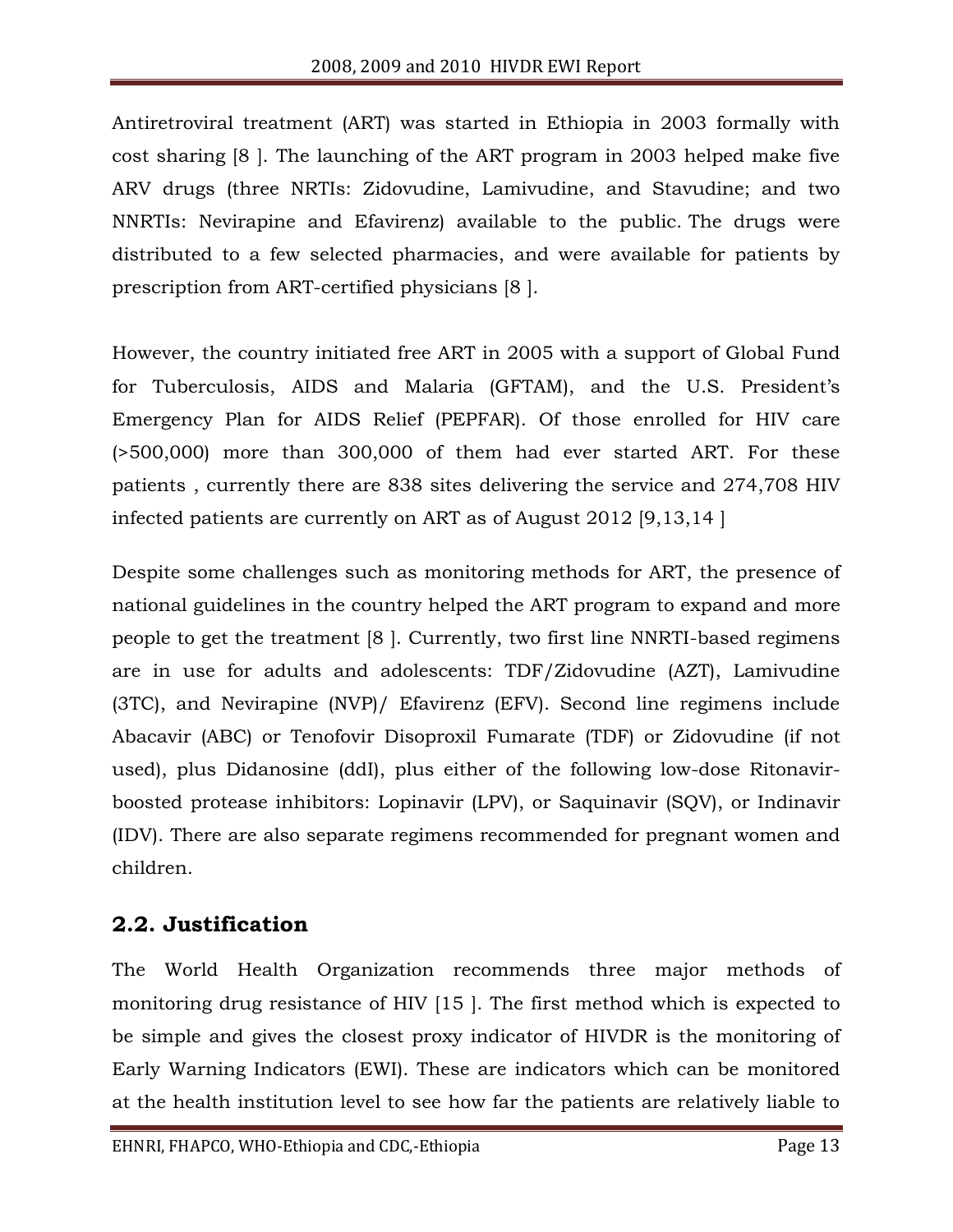HIVDR. The second method is the identification of recently transmitted drug resistance strains using DNA sequencing. This method requires a more sophisticated laboratory method such as using DNA sequencing which cannot be feasible or of limited application in developing countries both technically and economically. The third method, which used the method of DNA sequencing like the second one, however, is based on the follow-up of cohorts of patients in clinical settings before and after the initiation of ART after 12 months of treatment. Although few studies conducted, in Ethiopia, the prevalence of recently transmitted HIVDR is reported to be below 5% [16 ]. However, since all the methods used in these studies are very unlikely to be used for routine monitoring of HIVDR, the use of EWI, which includes, lost follow-up, pill count, adherences, continuity of drugs, missed appointments among others are the simplest ones to indicate the occurrence of HIVDR. These indicators can be retrieved from the documentation of the health institution which delivers ART. One major challenge in these types of indicators could be the presence of weak documentation system.

# <span id="page-13-0"></span>**3.0 OBJECTIVE**

#### <span id="page-13-1"></span>*3.1. General Objective:*

To assess how ART program is functioning in representative ART sites to prevent emergence of HIVDR based on the WHO-recommended early warning indicators (EWIs) for HIV drug resistance.

#### <span id="page-13-2"></span>*3.2. Specific Objectives;*

- 1. To collect and analyze HIVDR early warning indicators in selected Hospitals and Health Centers
- 2. To identify ART program factors that may predispose to emergence of HIV drug resistance in the survey health facilities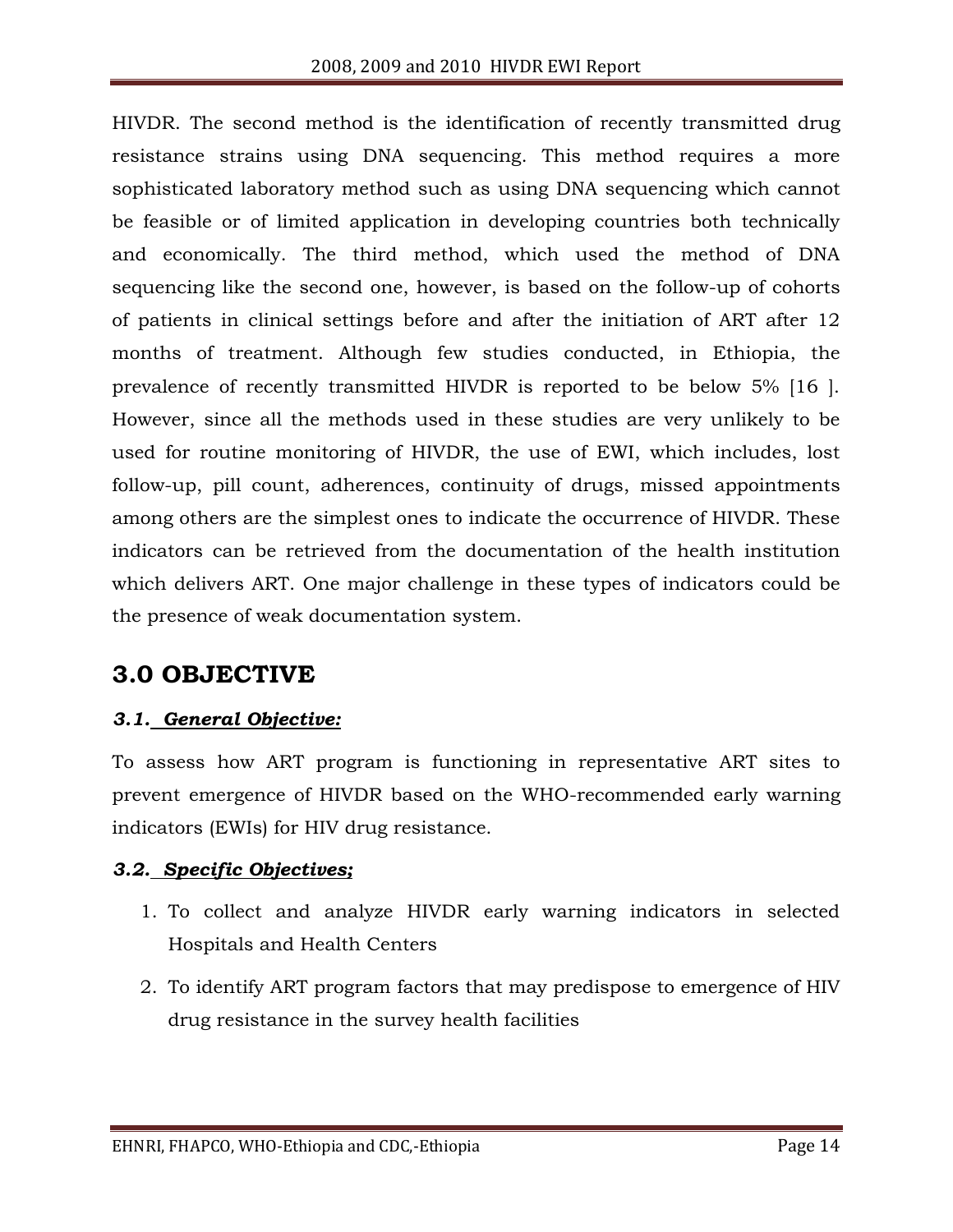3. To provide recommendations for the survey health facilities and ART Program to improve on factors that may facilitate emergence of HIV drug resistance

### <span id="page-14-0"></span>**4. MATERIALS AND METHODS**

#### <span id="page-14-1"></span>**4.1.** *Study design*

This survey was a cross sectional one time point health facility based survey for consecutively three years (2008, 2009 and 2010). Data available in the selected health institutions were abstracted in 45 (2008) and 49 (2009 and 2010) selected geographically representative hospitals and health centers nationally in the indicated years

#### <span id="page-14-2"></span>**4.2. Selection of sites**

The selected sites were based on the following criteria

- 1. The hospitals with a minimum of 500 patients on ART
- 2. Health centers with a minimum of 200 patients on ART
- 3. The Hospital to Health center patient load was assumed to be 70:30
- 4. Of the hospitals in the regions random selection was made out of those which fulfilled the above criteria to have

#### *4.3. Source population and sample size calculations*

<span id="page-14-3"></span>The source population for the study was those HIV infected individuals who were enrolled for ART since 2005 and had at least one year complete data on the recommended early warning indicators (EWIs) in the year 2008, 2009 and 2010 for 15 months visit. The sample size of each site was calculated based on the formula and Table given below from WHO (Table-1)..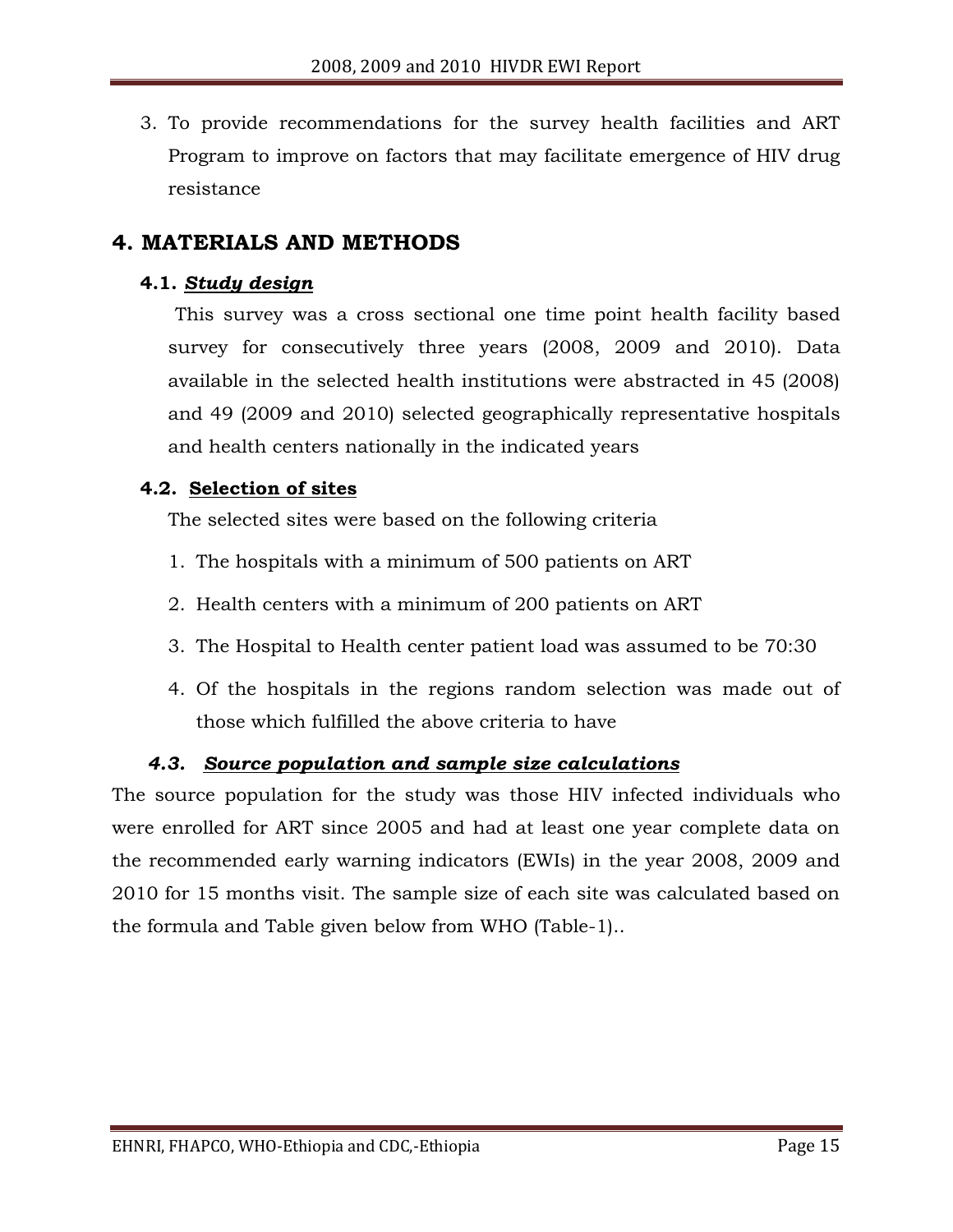**Table-1**. Sample size calculation for the determination of each EWIs in selected

Health institutions.

| Annual number of<br>eligible patients at the<br>site | Number to be samples at the<br>site (Sample size) |
|------------------------------------------------------|---------------------------------------------------|
| $1 - 75$                                             | All                                               |
| 76-110                                               | 75                                                |
| 111-199                                              | 100                                               |
| 200-250                                              | 110                                               |
| 251-299                                              | 120                                               |
| 300-350                                              | 130                                               |
| 351-400                                              | 135                                               |
| 401-450                                              | 140                                               |
| 451-550                                              | 145                                               |
| 551-700                                              | 155                                               |
| 701-850                                              | 160                                               |
| 851-1600                                             | 175                                               |
| 1601-2150                                            | 180                                               |
| 2151-4340                                            | 200                                               |
| 4341-5670                                            | 210                                               |
| 5671-10000                                           | 215                                               |
| >10000                                               | <b>WHO</b>                                        |

WHO- if the number of new patients per year is >10,000 for the sample size determination consulting WHO is recommended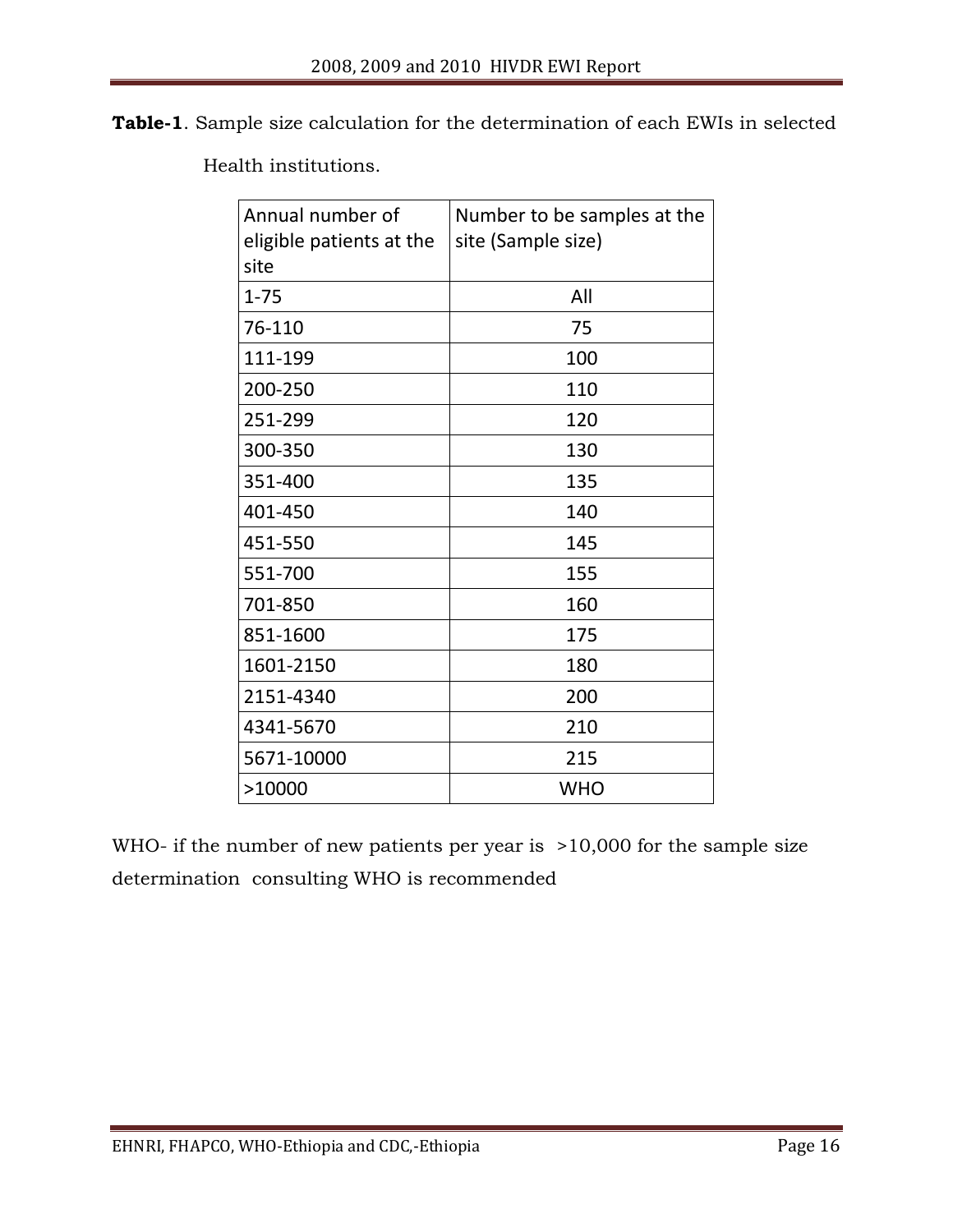# <span id="page-16-0"></span>**5. SURVEY PROCEDURE**

#### <span id="page-16-1"></span>*5.1. Data collection*

Both electronic MS-EXCELL tool developed by WHO and paper formats (printed from MS-EXCELL tool) were used for the data collection to abstract the data from patient follow-up charts [17].

# <span id="page-16-2"></span>*5.2. Training*

In these surveys, two levels of training were given. The first level was done by the support of WHO AFRO and WHO country office for supervisors (n=5). Later on, the training was given on the basics of the HIVDR, the methodologies which are currently used to determine the level of HIVDR worldwide, on the definitions of each EWIs and the new tool developed by WHO to collect data from each facilities using MS-EXCELL sheet for 21 individuals from WHO  $(n=1)$ , CDC-Ethiopia  $(n=3)$ , FHAPCO  $(n=1)$ , EHNRI  $(n=6)$  and other data collectors (n=10).

#### <span id="page-16-3"></span>*5.3. Inclusion criterion for the sites*

ART sites which gave service for at least 15 months. Hospitals were selected if they had at least 500 patients currently on ART and health centers were selected if they had at least 200 patients on ART for the year 2008, 2009 and 2010.

#### <span id="page-16-4"></span>*5.4. Exclusion criteria*

ART sites with data less than 15 months for 2008/2009, 2009/2010 and 2010/2011, and Hospitals with less than 500 patients on ART.

#### <span id="page-16-5"></span>*5.5. Data collection and management*

Data collected from the sites was entered using MS-EXEL program tool developed by WHO. The data was analyzed based on the values calculated directly from the tool and are reported to the FMOH for action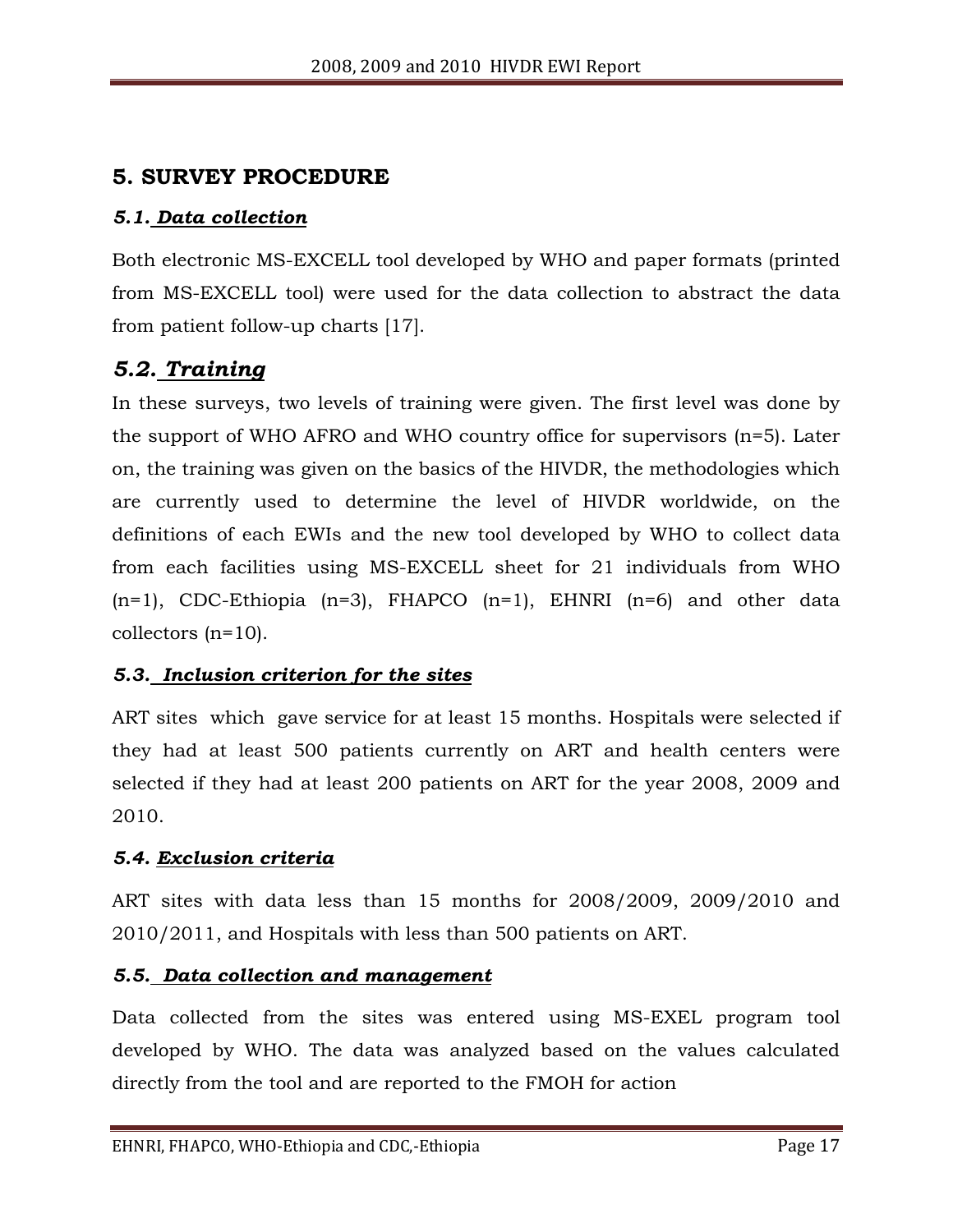#### <span id="page-17-0"></span>*5.6. Data collection procedure*

According to the recommendation by WHO for such type of surveys, all ART sites in the country, *or* representative sentinel sites are recommended. We used the second option (representative sentinel sites from all regions in the country) due to logistic problems to cover all the ART sites in the country. In detail, all the sites that initiated ART in 2005 were enumerated. Of these enumerated sites, 70 sites were selected according to their geographical distributions in the regions. At least one Hospital from one region (from a total of 9 regions and 2 city administrations) was selected. However, larger regions and those with high patient loads had better representation. The data collection procedure was the following: A group of people form EHNRI, WHO, FHAPCO and CDC-Ethiopia including data collectors were visited the sites. A pilot study was conducted in two health institutions in Addis Ababa. A lesson learnt from the pilot phase was used for the field work and was coordinated for each group. A group of at least three people (one supervisor and two data abstractors) were included in the teams. At the health facility level, at least three people were involved in the process. They were: data base section heads, patient follow-up chart collectors from the archives and nurses/pharmacists for data collection from either the Pre-ART register or from the pharmacy.

#### <span id="page-17-1"></span>*5.7. Data quality management*

Pre-data collection training was given for the data abstractors. Moreover, during data collection supervisors were in the team to see the quality of data collection tools and others. The planned data flow was as indicated in the following figure.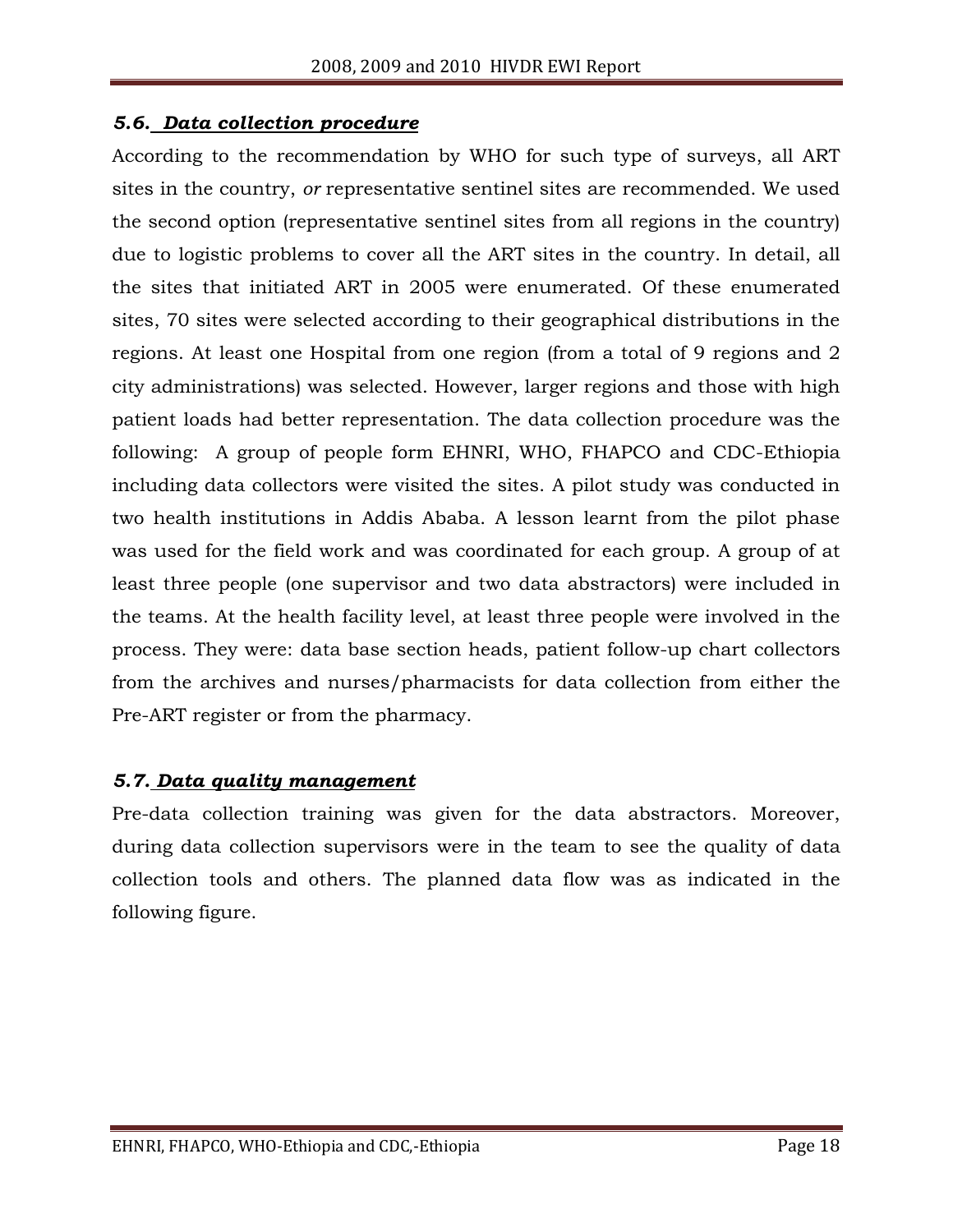

**Figure-1**. Schematic diagram for data flow in the EWIs surveys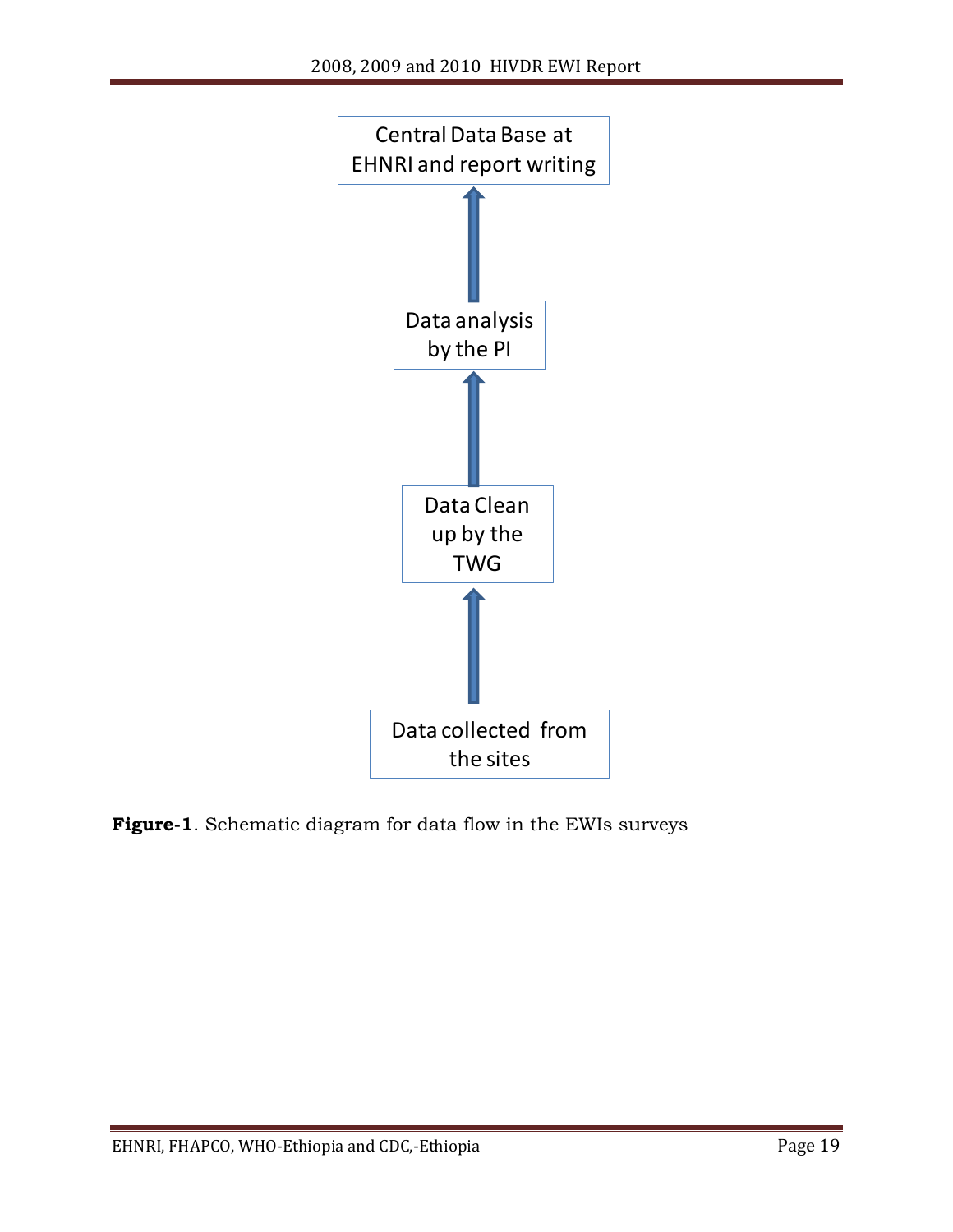#### <span id="page-19-0"></span>*5.8. Study variables*

According to WHO, there are eight survey indicators, out of which two of them are optional. These variables are annexed as Annex-1.

# <span id="page-19-1"></span>**6. FINDINGS**

#### <span id="page-19-2"></span>**6.1. Settings**

As indicated in Table –2, complete data was available for a total of 45 (in 2008) and 49 (in 2009 and 2010) sites. The detailed health institution classification is given below.

| <b>Table-2.</b> Number of health institutions included in each rounds of surveys in |  |  |  |
|-------------------------------------------------------------------------------------|--|--|--|
| 2008, 2009 and 2010                                                                 |  |  |  |

| Year of data     | Type of health facility |               |       |  |  |  |  |  |  |  |
|------------------|-------------------------|---------------|-------|--|--|--|--|--|--|--|
| abstraction (GC) | Hospital                | Health center | Total |  |  |  |  |  |  |  |
| 2008             | 28                      | 17            | 45    |  |  |  |  |  |  |  |
| 2009             | 33                      | 16            | 49    |  |  |  |  |  |  |  |
| 2010             | 33                      | 16            | 49    |  |  |  |  |  |  |  |
| 2009/2010        | 33                      | 16            | 49    |  |  |  |  |  |  |  |
| 2008/2009/2010   | 26                      | 11            | 37    |  |  |  |  |  |  |  |

The ratio of selection of hospitals and health centers was assumed to be 70:30 patient load at the time of the survey. All the hospitals had patients  $\geq 500$ patients on ART, while the health centers had  $\geq 200$  patients on ARV on the time of the survey. Table-1 indicates the name, affiliation, ART start date and current status of the assessed health facilities in the selected regions of the country. As can be seen from Table-3, majority of them were public health institutions with one exception (private hospital).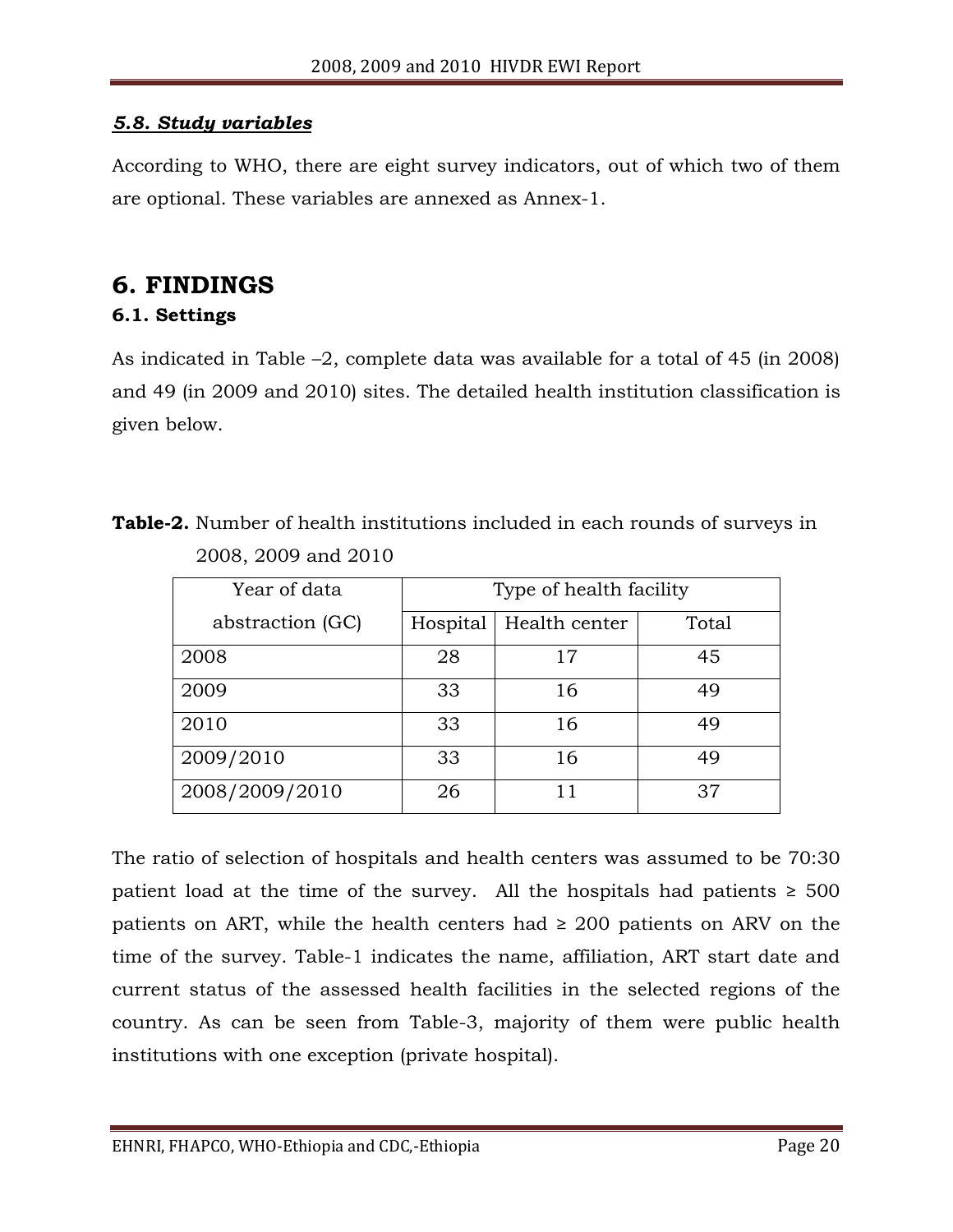# **Table-3.** Name, regions, affiliation, ART start date and current status of the assessed health facilities

|              |                  | Health   |                      |           |            | <b>Started ART</b> |
|--------------|------------------|----------|----------------------|-----------|------------|--------------------|
|              | Site             | facility | Region               | Affilaton | start date | as                 |
| $\mathbf{1}$ | Adama            | Hosp     | ORO                  | Public    | 2005       | free               |
| 2            | Addis Zemen      | HC       | AMH                  | Public    | Sep-06     | free               |
| 3            | Adigrat          | Hosp     | TIG                  | Public    | 2005       | free               |
| 4            | Akaki            | HC       | AA                   | Public    | 2007       | free               |
| 5            | Alamata          | Hosp     | TIG                  | Public    | Aug-06     | free               |
| 6            | Alert            | Hosp     | AA                   | Public    | 2005       | free               |
| 7            | Ambo             | Hosp     | ORO                  | Public    | 2005       | free               |
| 8            | Arbaminch        | Hosp     | <b>SNNP</b>          | Public    | 2005       | free               |
| 9            | Assosa           | Hosp     | <b>BENSH</b>         | Public    | 2005       | free               |
| 10           | Awash            | нc       | <b>AFAR</b>          | Public    | 2007       | free               |
| 11           | Axum             | Hosp     | TIG                  | Public    | 2005       | free               |
| 12           | Bambasi          | нc       | <b>BENSH</b>         | Public    | Oct-06     | free               |
| 13           | Bedele           | HC       | ORO                  | Public    | Mar-07     | free               |
| 14           | <b>Betezata</b>  | Hosp     | AA                   | Private   | 2003       | Paying             |
| 15           | Bole HC 17       | HC       | AA                   | Public    | 2006       | free               |
| 16           | Dangila          | HC       | AMH                  | Public    | Sep-06     | free               |
| 17           | Debrebirhan      | Hosp     | AMH                  | Public    | 2005       | free               |
| 18           | Debreta bor      | Hosp     | AMH                  | Public    | 2005       | free               |
| 19           | Debre Markos     | Hosp     | AMH                  | Public    | 2005       | free               |
| 20           | Dessie           | Hosp     | AMH                  | Public    | 2005       | free               |
| 21           | Dila             | Hosp     | SNNP                 | Public    | 2005       | free               |
| 22           | Dilchora         | Hosp     | DD                   | Public    | 2005       | free               |
| 23           | Dupti            | Hosp     | <b>AFAR</b>          | Public    | 2006       | free               |
| 24           | Este             | нc       | AMH                  | Public    | Nov-06     | free               |
| 25           | Felegehiwot      | Hosp     | AMH                  | Public    | 2005       | free               |
| 26           | Finoteselam      | Hosp     | AMH                  | Public    | 2005       | free               |
| 27           | Gebreguracha     | HC       | ORO                  | Public    | Mar-07     | free               |
| 28           | Ghandi           | Hosp     | AA                   | Public    | 2005       | free               |
| 29           | Gondar           | Hosp     | AMH                  | Public    | 2005       | free               |
| 30           | Hiwo Fana        | Hosp     | <b>HAR</b>           | Public    | 2005       | free               |
| 31           | Ji ma            | Hosp     | ORO                  | Public    | 2005       | free               |
| 32           | Karamara         | Hosp     | SOM                  | Public    | 2005       | free               |
| 33           | Kazanchis        | нс       | AA                   | Public    | Sep-06     | free               |
| 34           | Kemmisie         | HC       | AMH                  | Public    | Aug-06     | free               |
| 35           | Kombolcha        | Hosp     | AMH                  | Public    | Sep-06     | free               |
| 36           | Kote be          | HC       | AA<br>Public<br>2007 |           |            | free               |
| 37           | Lalibela         | Hosp     | AMH                  | Public    | 2005       | free               |
| 38           | Legehare         | HC       | DD                   | Public    | Sep-06     | free               |
| 39           | Maychew          | Hosp     | TIG                  | Public    | 2005       | free               |
| 40           | Mekele           | HC       | TIG                  | Public    | Nov-06     | free               |
| 41           | Mekelle          | Hosp     | TIG                  | Public    | 2005       | free               |
| 42           | Metema           | Hosp     | AMH                  | Public    | 2005       | free               |
| 43           | Metu             | Hosp     | ORO                  | Public    | 2005       | free               |
| 44           | Minilik II       | Hosp     | AA                   | Public    | 2005       | free               |
| 45           | Modjo            | HC       | ORO                  | Public    | Dec-06     | free               |
| 46           | Nefas silk Lafto | нc       | AA                   | Public    | 2007       | free               |
| 47           | Nekemte          | Hosp     | ORO                  | Public    | 2005       | free               |
| 48           | Police           | Hosp     | AA                   | Public    | 2003       | free               |
| 49           | Ras Desta        | Hosp     | AA                   | Public    | 2003       | Paying             |
| 50           | Sawula           | нc       | ORO                  | Public    | Aug-06     | free               |
| 51           | Shewarobit       | нc       | AMH                  | Public    | Sep-06     | free               |
| 52           | Shiromeda        | нc       | AA                   | Public    | Aug-06     | free               |
| 53           | St Paul          | Hosp     | AA                   | Public    | 2003       | Paying             |
| 54           | Tepi             | Hosp     | SNNP                 | Public    | Nov-06     | free               |
| 55           | Woldiya          | Hosp     | AMH                  | Public    | 2005       | free               |
| 56           | Yekatit          | Hosp     | AA                   | Public    | 2005       | free               |
| 57           | Zewditu          | Hosp     | AA                   | Public    | 2003       | Paying             |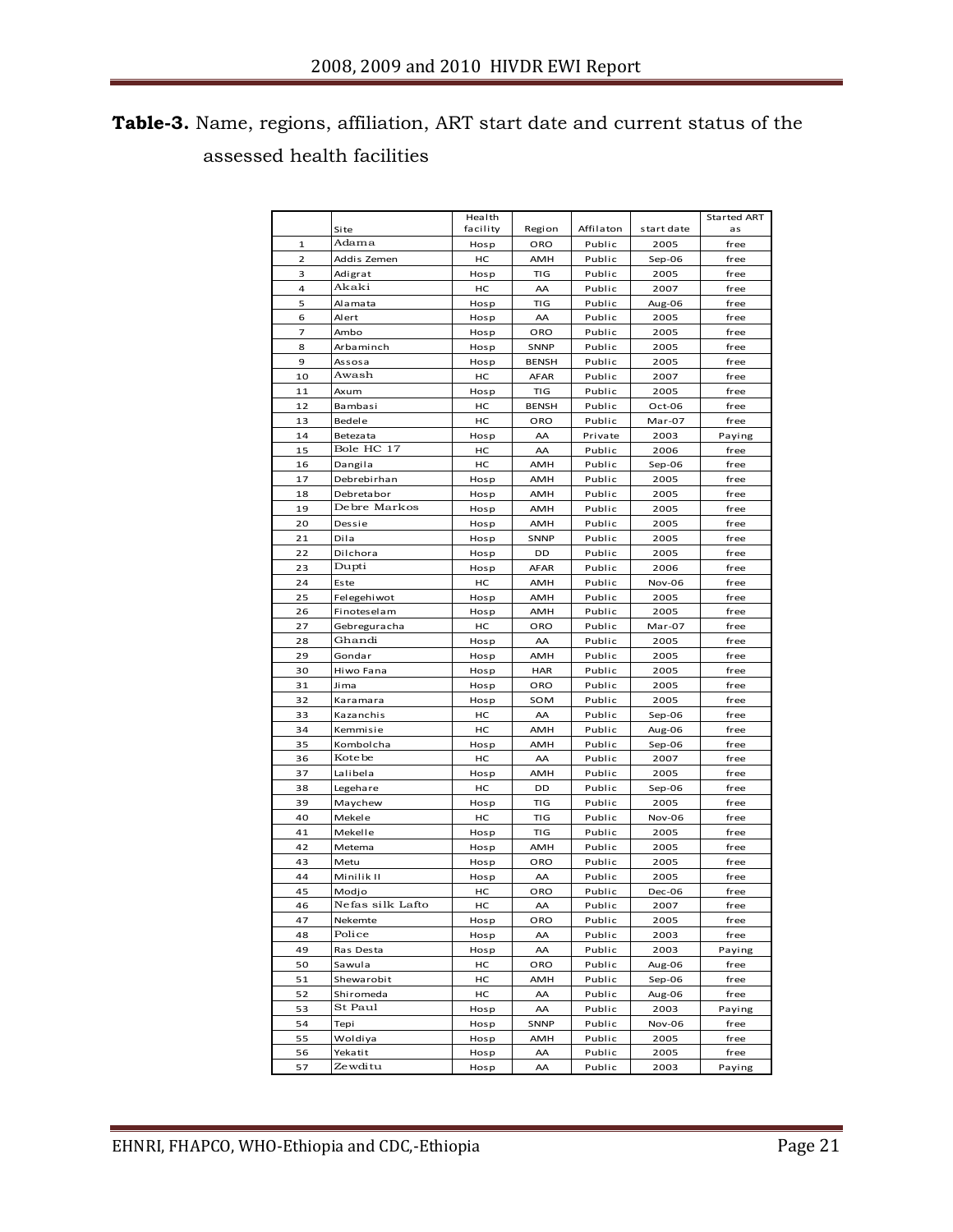#### <span id="page-21-0"></span>**6.2. Number of patients on ART:**

As indicated in figure-2, during the survey period and the surveyed sites (year 2008, 2009 and 2010), more than 50,000 patients were on ART in each year. In these surveys there were also 18,539 in 2008, 20,222 in 2009 and 17,074 in 2010 new patients. Based on the WHO guideline, the sample size calculated was a minimum was nearly 30.0%, 29% and 33% of the newly enrolled patients in the health facilities in the years 2008, 2009 and 2010, respectively. However, data collected were 34%, 31% and 37% of the new patients for the indicated years, respectively. This indicates additional 12%, 7% and 10% data were abstracted beyond the WHO sample size calculated in the survey years.



**Figure-2**. Number of new patients, currently on ART, calculated, WHO sample size and collected data in the survey periods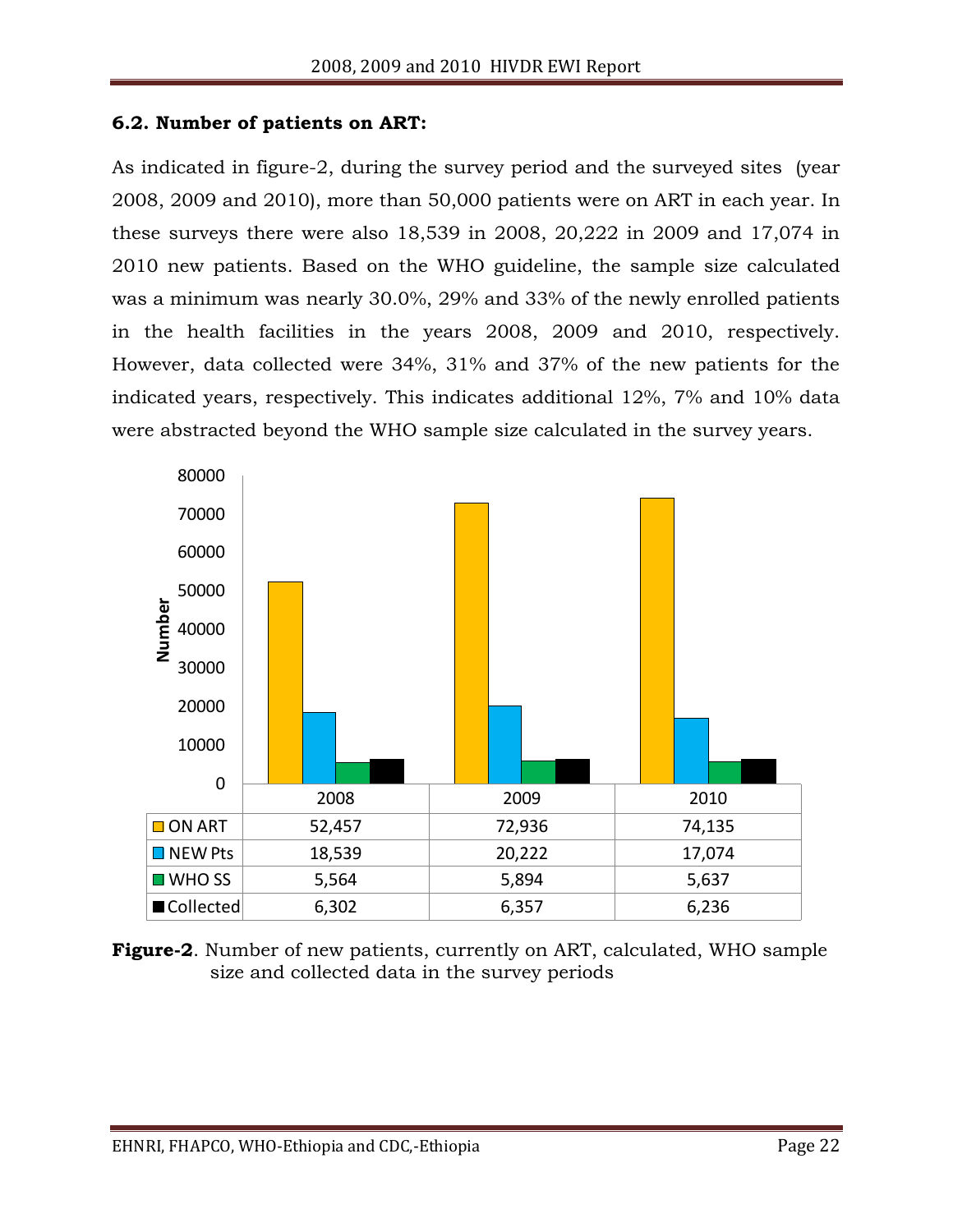#### <span id="page-22-0"></span>**6.3. Findings on the Early Warning indicators (EWIs)**

In the surveyed ART sites, it was possible to collect five EWIs (EWI-1, EWI-2, EWI-3a, EWI-5b and EWI-6b) out of the eight. Detailed information of the survey sites is summarized in Tables -2 and 3.

## <span id="page-22-1"></span>**6.3.1. Early Warning Indicator-1. ART prescribing practices**

# *Percentage of patients initiating ART at the site during a selected time period who are initially prescribed, or who initially pick up from the pharmacy, an appropriate first-line ART regimen .*

Numerator: number of patients initiating ART at the site who are prescribed, or who initially pick up from the pharmacy, an appropriate first-line ART regimen during the selected time period.

Denominator: number of patients initiating ART at the site during the selected time period.

#### **Suggested target: 100%**

#### **Findings:**

In all health institutions for the years  $2008$  (n=45),  $2009$  and  $2010$  (n=49), 100% of the patients were prescribed the appropriate first line ARV based on the national ART guidelines. This is irrespective of the level of health institutions at both hospitals and health centers

#### **Conclusion**

*.* 

*The prescription pattern for the appropriate first line ARVs in the selected health institutions was very good and according to the level of WHO recommendation and the National ART guideline of the country. This achievement need to be maintained, which will support to minimize drug resistance and shift to second line drugs which are expensive.*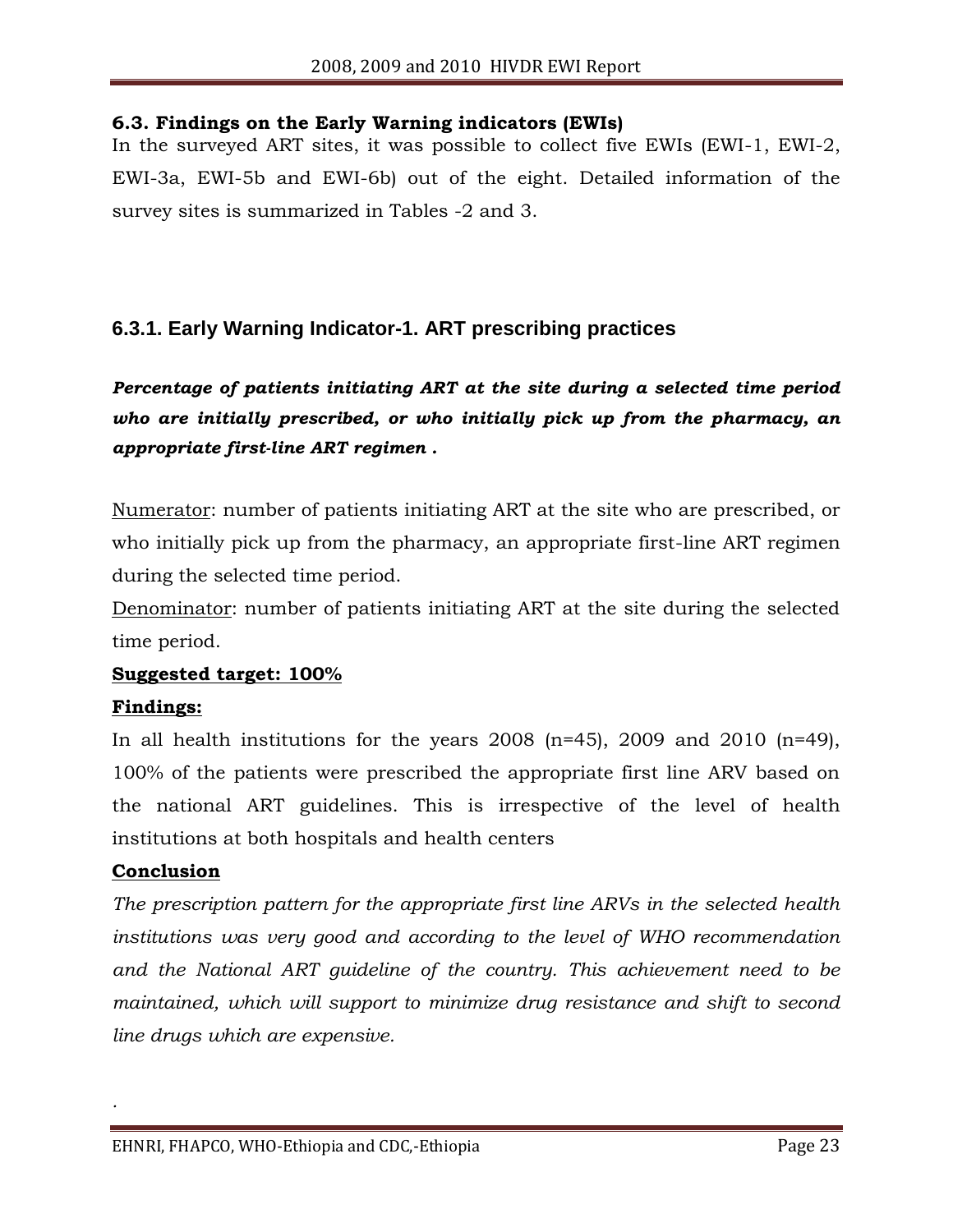#### <span id="page-23-0"></span>**6.3.2. Early Warning Indicator-2. Patients lost to follow-up during the first 12 months of ART**

# *Percentage of patients initiating ART at the site in a selected time period who are lost to follow-up during the 12 months after starting ART*

Numerator: number of patients initiating ART at the site in the selected time period who were not seen at the clinic, or pharmacy, > 90 days after the date of their last missed appointment or their last missed drug pick-up that occurred within their first 12-months of ART, and who are not known to have transferred out or to have died.

Denominator: number of patients initiating ART at the site during the selected time period.

#### **Suggested target: ≤ 20%**

#### **Findings:**

The level of EW2 is heterogeneous among the assessed facilities and ranged from 0-35%, 0-30% and 0-29% for the years 2008, 2009 and 2010, respectively. However, 40%, 4.1% and 4.1% of the health facilities had above the 20% recommendation of WHO. This indicates the numbers of lost follow-up cases are high in these health institutions especially in 2008 and decreased in the subsequent years, which intern influence the use of ARVs in the lost patients that might contribute for HIVDR.

#### **Conclusion**

*Much has to be done to reduce the lost follow-up cases in the selected and assessed sites since lost follow-up for different reasons (except death) are totally related to the development of HIVDR for ARVs. Therefore, adherence counseling and follow-up of patients on ART needs to be strengthened to reduce lost follow up. Moreover, for sites with migrant workers and daily laborers, additional strategies to retain patients either at the site or offsite of treatment needs to be devised.*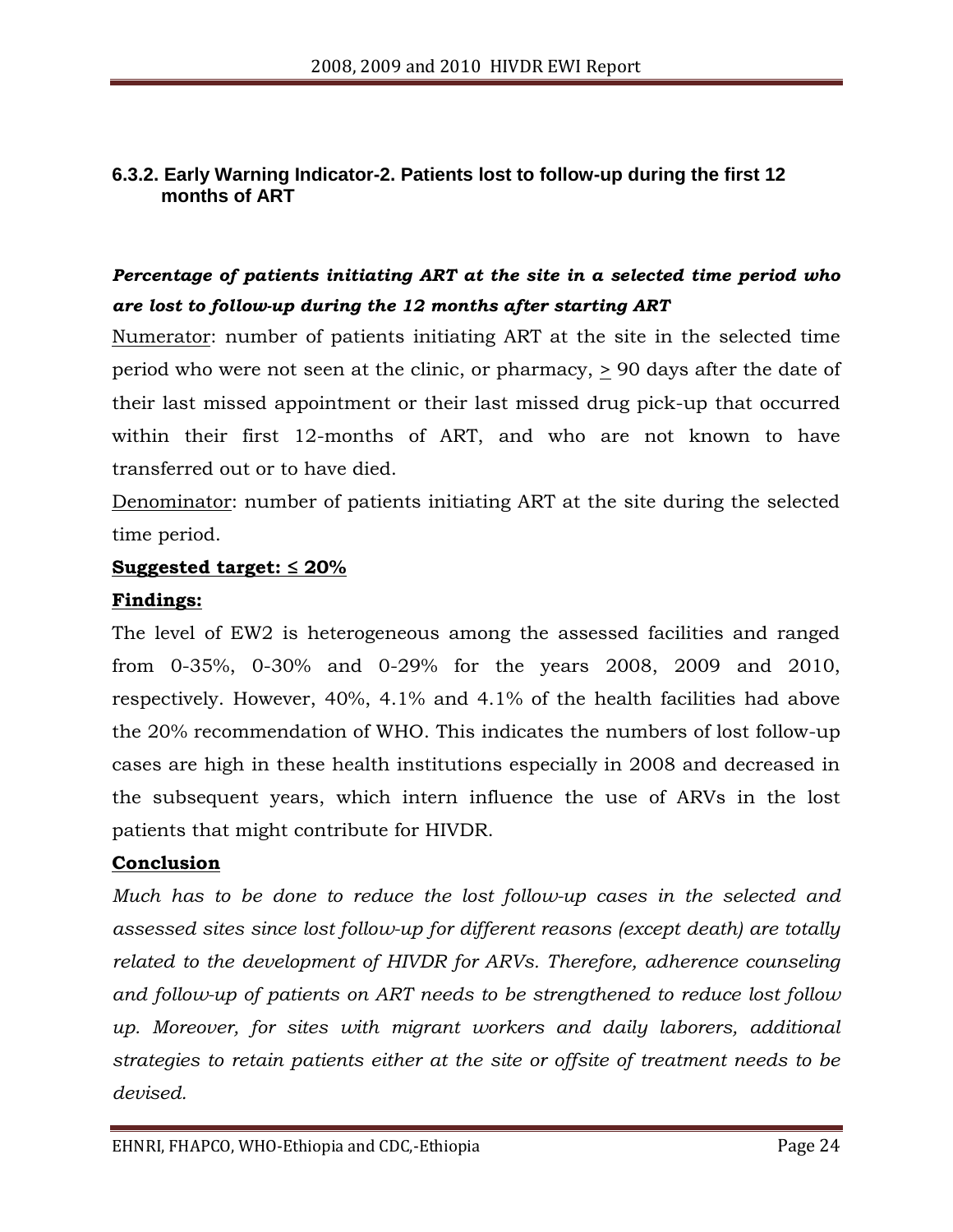#### <span id="page-24-0"></span>**6.3.3. Early Warning Indicator-3a. Patient retention on first-line ART at 12 months**

# *Percentage of patients initiating ART at the site during a selected time period who are taking an appropriate first-line ART regimen 12 months later*

Numerator: number of patients initiating ART at the site during the selected time period who are on an appropriate first-line ART regimen (including substitutions\* of one appropriate first-line regimen for another, but not substitutions of dual- or mono-therapy or an inappropriate three-drug regimen) 12 months from ART initiation.

Denominator: number of patients initiating ART at the site during a selected time period, excluding the patients who transferred out (if data are available) during the 12 months after initiating ART. Patients who died, stopped ART, switched to second-line ART, or were lost to follow-up must be included in the denominator.

#### **Suggested target: ≥ 70%**

#### **Findings:**

In the surveyed ART sites the percentage of health institutions with >=70% achievement were 55.6% in 2008 (ranged: 54%-94%), 77.6% in 2009 (ranged: 38.3%-95%) and 79.6% (Ranged: 42.4%-93.9%) in 2010. The percentage EWI-3a in hospitals and health center was comparable (71.5% hospitals Vs 71% in health centers). However, 44.4%, 22.4% and 20.4% of the 2008, 2009 and 2010, respectively of the ART sites did not meet the WHO recommendations, which shows the failure to retain patients on their first line drugs at the end of at least 12 months period.

#### **Conclusion**

*The retention of the patients on the prescribed first line drugs could show the presence of potent ARVs to improve the quality of life in the treatment program. However, the rate of retention in 2008 was lower (only half of the patients) and*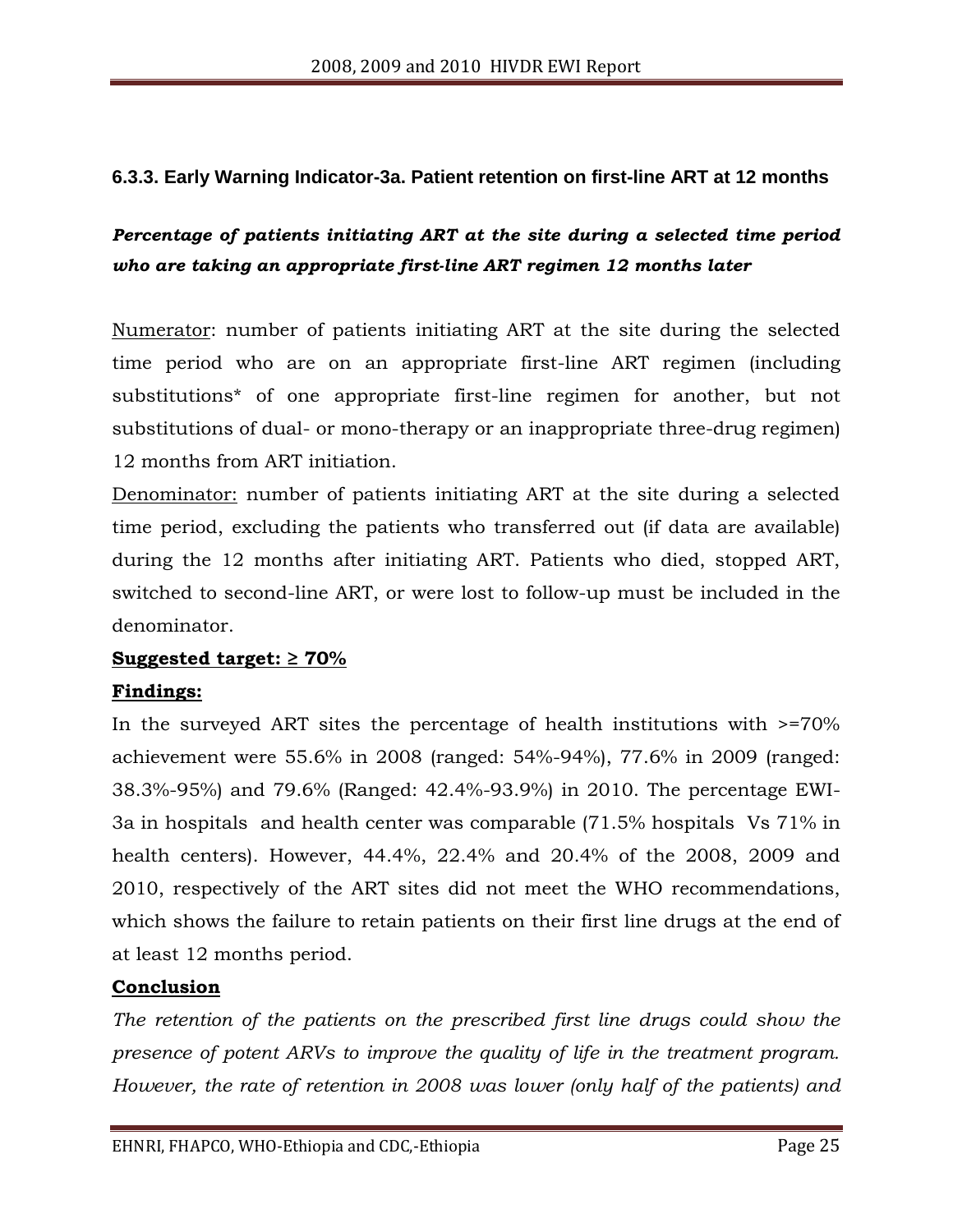*improved in 2009 and 2010 with about 20% of the patients were not retained on the first line regimens. Therefore, as seen from the data the rate of retention on the first line regimens is improving and reasonable number of sites are attaining the recommendation of WHO.* 

#### <span id="page-25-0"></span>**6.3.4. Early Warning Indicator-5b. ART clinic appointment keeping**

# **Percentage of patients initiating ART at the site during a selected time period who attended all clinic appointments on time during the first 12 months of ART**

Numerator: number of patients initiating ART at the site during the selected time period who kept all their clinic appointments on time during their first 12 months of treatment, or until they were classified as dead, transferred out, or as having stopped ART.

Denominator: number of patients initiating ART at the site during the selected time period.

#### **Suggested target: ≥ 80%**

**Findings:** In all the health facilities the percentage of patients with ART clinic appointment went very good. The indicator was found to be varied 69%-100% (2008), 78%-100% (2009) and 71%-100% (2010). However 13.3%, 2.0% and 4.1% of the health institutions in 2008, 2009 and 2010 did not meet the WHO cutoff values, respectively. After 2008, there was marked improvement in the number of sites that achieved the WHO target. At least one site did not reach this target during all the three rounds.

#### **Conclusion**

In this indicator, the overall achievement seems good. However, need to be *strengthened by adherence counselors. Indicator -2 and Indicator -5 seem have relationships for that indicator-2 needs strong adherence counseling not to be lost. In similar fashion, Indicator-5 needs strong adherence counseling not to lose*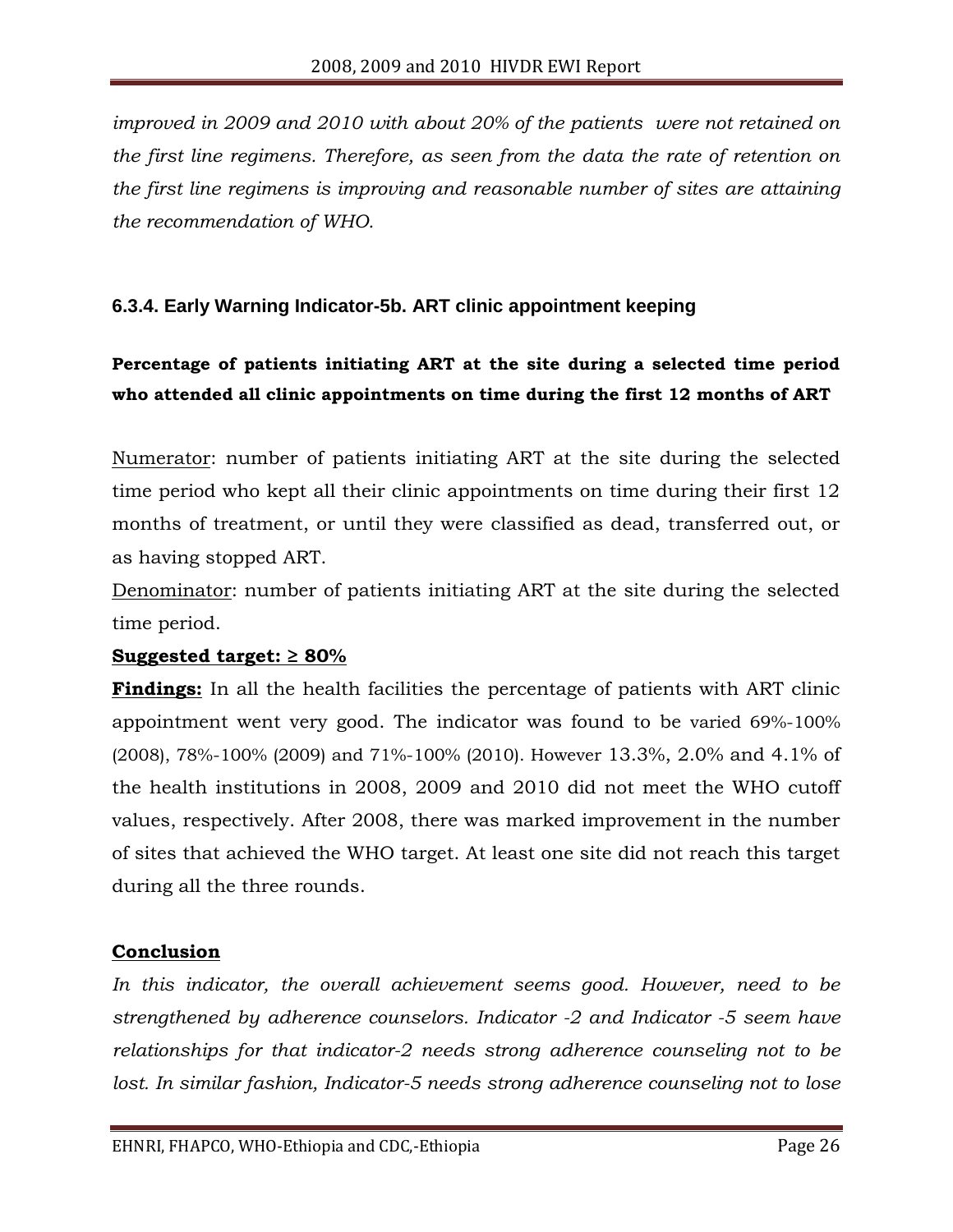*their appointments dates so that they can pick their drugs on time with clinical appointments like in Ethiopian setting (appointment with the physician for clinical care means they will pick drugs for their treatment.).*

#### <span id="page-26-0"></span>**6.3.5. Early Warning Indicator-6b. ARV drug supply continuity**

# **Percentage of months in a designated year in which there were no ARV drug stock-outs.**

Numerator: number of months in the designated year in which there were no stock-out days of any ARV drug routinely used at the site.

Denominator: 12 months.

#### **Suggested target: 100%**

#### **Findings:**

For the years 2008, 2009 and 2010 there were no drug supply shortages both at the health facility level and at the regional levels. In some health facilities, from different documents, we observed even they try to shift the overstocks to other health institutions within their districts or regions**.** However, some health facilities complained about the shortage of drugs for their review period of stocks. They reported that sometimes they prescribed from 15 days to one month, while the usual trend of ART prescription period for the country is an average of 2 months.

#### **Conclusion**

*The supply of drugs for ART showed in the year 2008, 2009 and 2010 was not having any problem. However, proper documentation related to pharmacy sections need more effort to clarify it, which might help for the head of the institutions and the programmers to use the data for future plan. Moreover, few sites were mentioning the presence of lower stocks of some drugs such as Neverapine and they were obliged to prescribe the drugs for some shorter periods like for two weeks until they got additional drugs from the main stores at a national level. To solve all these problems, intensive collaborative effort of the pharmacy versus clinical records is required.*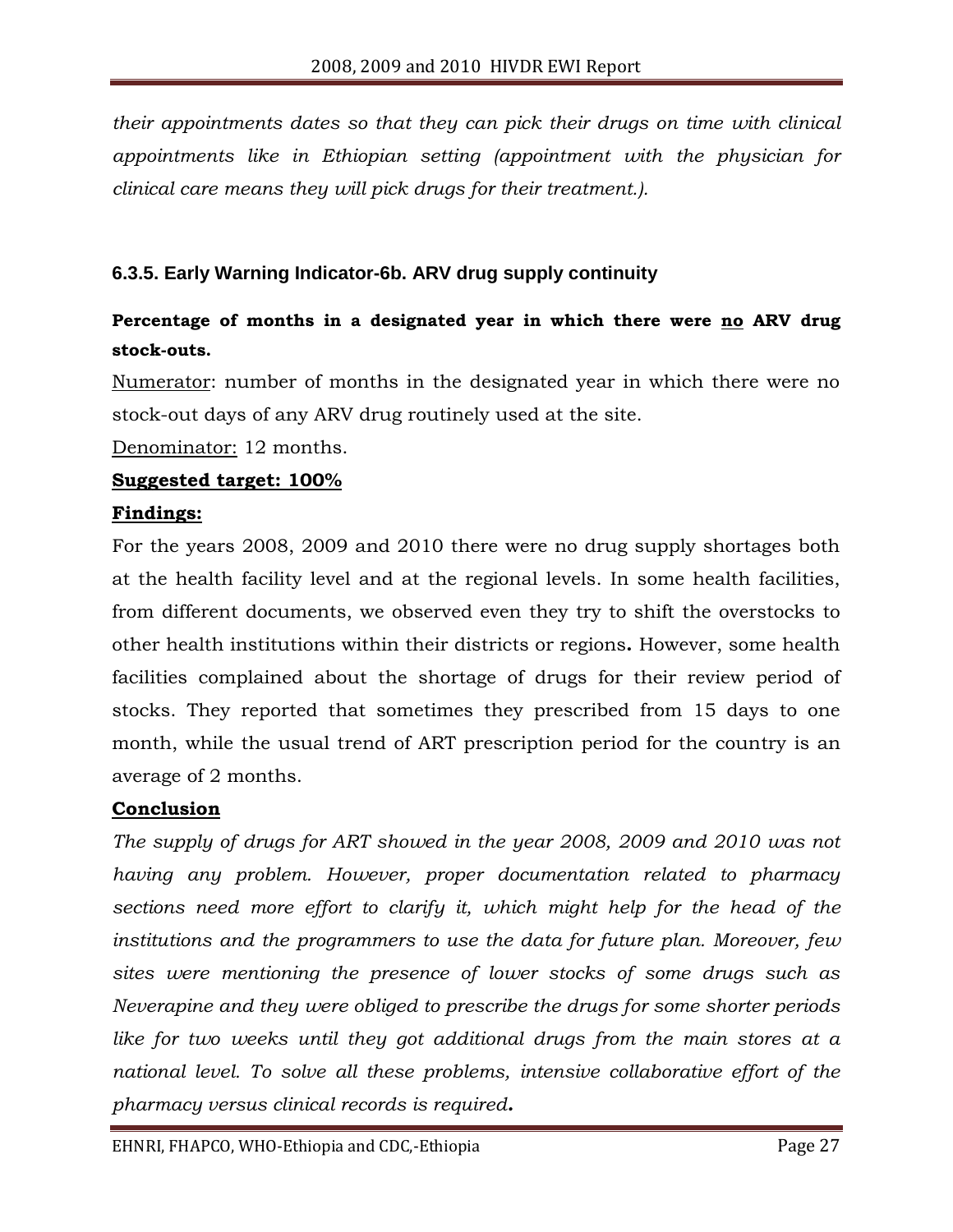| <b>Table-4.</b> Summarized determined EWIs for each health facility in 2008, 2009 |  |  |  |  |
|-----------------------------------------------------------------------------------|--|--|--|--|
| and 2010.                                                                         |  |  |  |  |

|                         | and 2010.                |                  |                     |            |            |            |                |                      |                      |              |              |              |          |            |          |            |            |            |
|-------------------------|--------------------------|------------------|---------------------|------------|------------|------------|----------------|----------------------|----------------------|--------------|--------------|--------------|----------|------------|----------|------------|------------|------------|
|                         | available                |                  |                     |            | EWI-1 (%)  |            |                | EWI-2 (%)            |                      |              | EWI-3a (%)   |              |          | EWI-5b (%) |          |            | EWI-6b (%) |            |
| <b>Sites</b>            | for the                  | Regi on          | SITE                | 2008       | 2009       | 2010       | 2008           | 2009                 | 2010                 | 2008         | 2009         | 2010         | 2008     | 2009       | 2010     | 2008       | 2009       | 2010       |
| Adama                   | 2009/2010                | Oromiya          | <b>HOSP</b>         |            | 100        | 100        |                | 0                    | 0                    |              | 76.5         | 74.9         |          | 90         | 87       |            | 100        | 100        |
| Addis Zemen             | 2008                     | Amhara           | HC                  | 100        |            |            | 23             |                      |                      | 60.2         |              |              | 93       |            |          | 100        |            |            |
| Adigrat                 | 08/2009/20               | Tigray           | HOSP                | 100        | 100        | 100        | 27             | 10                   | 10                   | 63.2         | 64.12        | 76.4         | 93       | 95         | 80       | 100        | 100        | 100        |
| Akaki                   | 2009/2010                | AA               | HC                  |            | 100        | 100        |                | 0                    | $\overline{2}$       |              | 90.4         | 92.5         |          | 96         | 99       |            | 100        | 100        |
| Alamata                 | 08/2009/20               | Tigray           | HC                  | 100        | 100        | 100        | 35             | 18                   | $\overline{7}$       | 57.9         | 62.4         | 88.1         | 79       | 87         | 96       | 100        | 100        | 100        |
| Alert                   | 08/2009/20               | AA               | HOSP                | 100        | 100        | 100        | $\overline{2}$ | 0                    | $\overline{2}$       | 92.5         | 74.5         | 86.2         | 80       | 82         | 89       | 100        | 100        | 100        |
| Ambo                    | 08/2009/20               | Oromiya          | <b>HOSP</b>         | 100        | 100        | 100        | 27             | 7                    | 0                    | 68.7         | 85.3         | 77.9         | 94       | 90         | 90       | 100        | 100        | 100        |
| Arbaminch               | 08/2009/20               | SNNPRG           | HOSP                | 100        | 100        | 100        | 19             | 19                   | $\overline{7}$       | 73.5         | 94.7         | 85.3         | 98       | 95         | 96       | 100        | 100        | 100        |
| Assosa                  | 08/2009/20               | <b>BENS</b>      | <b>HOSP</b>         | 100        | 100        | 100        | 16             | 0                    | 0                    | 69.4         | 71.7         | 74           | 100      | 98         | 97       | 100        | 100        | 100        |
| Awash                   | 2009/2010                | Afar             | HC                  |            | 100        | 100        |                | 8                    | 0                    |              | 38.3         | 53.7         |          | 97         | 81       |            | 100        | 100        |
| Axum                    | 08/2009/20               | Tigray           | <b>HOSP</b>         | 100        | 100        | 100        | 32             | 30                   | 29                   | 63.1         | 69.1         | 63.4         | 92       | 96         | 93       | 100        | 100        | 100        |
| Bambasi                 | 08/2009/20               | <b>BENS</b>      | HC                  | 100        | 100        | 100        | $\overline{7}$ | 13                   | 22                   | 72.2         | 73.1         | 57.9         | 87       | 92         | 100      | 100        | 100        | 100        |
| Bedelle                 | 08/2009/20               | Oromiya          | HC                  | 100        | 100        | 100        | 9              | 0                    | 0                    | 76.1         | 64.9         | 42.9         | 100      | 98         | 94       | 100        | 100        | 100        |
| Betzatha                | 08/2009/20               | AA               | <b>HOSP</b>         | 100        | 100        | 100        | 0              | 0                    | 2                    | 72.7         | 95.4         | 91.9         | 90       | 92         | 93       | 100        | 100        | 100        |
| 17<br>Bole              | 2009/2010                | AA               | HC                  |            | 100        | 100        |                | $\overline{2}$       | 0                    |              | 79.1         | 74.8         |          | 100        | 96       |            | 100        | 100        |
| Dangla                  | 2008                     | Amhara           | HC                  | 100        |            |            | 6              |                      |                      | 71.7         |              |              | 89       |            |          | 100        |            |            |
| D/ Tabor                | 08/2009/20               | Amhara           | HOSP                | 100        | 100        | 100        | 18             | 16                   | 19                   | 71           | 76.5         | 69.5         | 89       | 94         | 91.9     | 100        | 100        | 100        |
| D/ Brihan               | 2008                     | Amhara           | HOSP                | 100        |            |            | 15             |                      |                      | 67.9         |              |              | 92       |            |          | 100        |            |            |
| D/Markos                | 2009/2010                | Amhara           | <b>HOSP</b>         |            | 100        | 100        |                | 9                    | 6                    |              | 75.9         | 75.9         |          | 88         | 86       |            | 100        | 100        |
| Dessie                  | 08/2009/20               | Amhara           | <b>HOSP</b>         | 100        | 100        | 100        | 11             | 4                    | 6                    | 76.7         | 71.6         | 70.7         | 90       | 91         | 83       | 100        | 100        | 100        |
| Dilechora               | 08/2009/20               | DD               | <b>HOSP</b>         | 100        | 100        | 100        | 23             | 0                    | 0                    | 71.3         | 67.9         | 66.1         | 97       | 99         | 99       | 100        | 100        | 100        |
| Dilla                   | 08/2009/20               | SNNPRG           | <b>HOSP</b>         | 100        | 100        | 100        | 22             | 0                    | 0                    | 72.7         | 70.3         | 74.5         | 99       | 92         | 97       | 100        | 100        | 100        |
| Dupti                   | 2009/2010                | Afar             | HOSP                |            | 100        | 100        |                | 0                    | 0                    |              | 88.7         | 74.5         |          | 96         | 97       |            | 100        | 100        |
| Este                    | 2008                     | Amhara           | HC                  | 100        |            |            | 5              |                      |                      | 84.6         |              |              | 78       |            |          | 100        |            |            |
| Felege Hiwot 08/2009/20 |                          | Amhara           | <b>HOSP</b>         | 100        | 100        | 100        | 21             | 16                   | 19                   | 64.5         | 76.5         | 69.5         | 87       | 94         | 99       | 100        | 100        | 100        |
| Finoteselam             | 08/2009/20               | Amhara           | <b>HOSP</b>         | 100        | 100        | 100        | 20             | 4                    | 22                   | 72.4         | 89.5         | 74.5         | 76       | 87         | 93       | 100        | 100        | 100        |
| Gebreguracha            | 2008                     | Oromiya          | HC                  | 100        |            |            | 0              |                      |                      | 76.9         |              |              | 87       |            |          | 100        |            |            |
| Ghandi                  | 2009/2010                | AA               | HOSP                |            | 100        | 100        |                | 0                    | 0                    |              | 89.5         | 80.2         |          | 94         | 95       |            | 100        | 100        |
| Gonder                  | 08/2009/20               | Amhara           | HOSP                | 100        | 100        | 100        | 21             | 10                   | 4                    | 65.1         | 88.7         | 85.2         | 88       | 96         | 92       | 100        | 100        | 100        |
| Hiwotfana               | 08/2009/20               | <b>HARAR</b>     | <b>HOSP</b>         | 100        | 100        | 100        | 20             | 0                    | 12                   | 63.2         | 51.1         | 66.6         | 80       | 96         | 97       | 100        | 100        | 100        |
| Jimma                   | 08/2009/20               | Oromiya          | <b>HOSP</b>         | 100        | 100        | 100        | 18             | 1                    | $\mathbf{1}$         | 70           | 78.8         | 79.3         | 94       | 95         | 96       | 100        | 100        | 100        |
| Karamara                | 08/2009/20               | SOMALI           | <b>HOSP</b>         | 100        | 100        | 100        | 16             | 0                    | 0                    | 71.1         | 68.8         | 60.7         | 85       | 96         | 87       | 100        | 100        | 100        |
| Kazanches               | 08/2009/20               | AA               | HC                  | 100        | 100        | 100        | $\mathbf 1$    | 2                    | 2                    | 88.3         | 61.5         | 77.9         | 69       | 89         | 97       | 100        | 100        | 100        |
| Kemisie                 | 08/2009/20               | Amhara           | HC                  | 100        | 100        | 100        | 30             | 11                   | 5<br>9               | 59.4         | 69           | 76.5         | 93<br>74 | 99         | 96       | 100        | 100        | 100        |
| Kombolcha               | 08/2009/20               | Amhara           | HC<br>HC            | 100        | 100<br>100 | 100<br>100 | 11             | 11<br>$\overline{2}$ | 0                    | 78.1         | 76.5<br>79.4 | 79.3<br>84.8 |          | 83<br>97   | 80<br>94 | 100        | 100<br>100 | 100        |
| Kote be                 | 2009/2010                | AA               |                     |            |            |            |                |                      |                      |              |              |              |          |            |          |            |            | 100        |
| Lageharie<br>Lalibela   | 08/2009/20               | DD               | HC                  | 100<br>100 | 100<br>100 | 100        | 29<br>27       | 29<br>10             | $\overline{2}$<br>15 | 57.3         | 57.4         | 77.6<br>70.1 | 98<br>97 | 98<br>99   | 95<br>96 | 100<br>100 | 100        | 100<br>100 |
| Maychew                 | 08/2009/20<br>08/2009/20 | Amhara           | HOSP<br><b>HOSP</b> | 100        | 100        | 100<br>100 | 17             | 7                    | 14                   | 63.5<br>75.9 | 75.8<br>73.2 | 77.2         | 96       | 96         | 87       | 100        | 100<br>100 | 100        |
| Mekele                  | 08/2009/20               | Tigray<br>Tigray | HC                  | 100        | 100        | 100        | 32             | 16                   | 18                   | 62.6         | 74.1         | 76.9         | 97       | 91         | 99       | 100        | 100        | 100        |
| Mekele                  | 08/2009/20               | Tigray           | HOSP                | 100        | 100        | 100        | 22             | 10                   | 13                   | 71.9         | 70.5         | 79.6         | 89       | 97         | 96       | 100        | 100        | 100        |
| Metema                  | 2008                     | Amhara           | <b>HOSP</b>         | 100        |            |            | 33             |                      |                      | 57.8         |              |              | 85       |            |          | 100        |            |            |
| Mettu                   | 08/2009/20               | Oromiya          | HOSP                | 100        | 100        | 100        | 19             | 0                    | $\mathbf{1}$         | 65           | 73.6         | 70.2         | 83       | 85         | 94       | 100        | 100        | 100        |
| Minilik II              | 08/2009/20               | AA               | <b>HOSP</b>         | 100        | 100        | 100        | 2              | 1                    | 1                    | 74.5         | 86.8         | 84.1         | 72       | 78         | 71       | 100        | 100        | 100        |
| Modjo                   | 2008                     | Oromiya          | HC                  | 100        |            |            | 19             |                      |                      | 66.2         |              |              | 95       |            |          | 100        |            |            |
| N/S/ Lafto              | 2009/2010                | AA               | HC                  |            | 100        | 100        |                | 1                    | 0                    |              | 82.2         | 70.1         |          | 87         | 84       |            | 100        | 100        |
| Nekemet                 | 08/2009/20               | Oromiya          | HOSP                | 100        | 100        | 100        | 32             | 0                    | 2                    | 63.9         | 90.9         | 82.2         | 98       | 89         | 93       | 100        | 100        | 100        |
| Police                  | 2009/2010                | AA               | HOSP                |            | 100        | 100        |                | 1                    | 0                    |              | 78.1         | 89.8         |          | 80         | 77       |            | 100        | 100        |
| Rasdesta                | 08/2009/20               | AA               | HOSP                | 100        | 100        | 100        | 4              | 3                    | 0                    | 73.6         | 80           | 93.9         | 94       | 90         | 84       | 100        | 100        | 100        |
| Sawla                   | 08/2009/20               | SNNPRG           | HC                  | 100        | 100        | 100        | 9              | 5                    | 0                    | 73.9         | 75           | 65.6         | 97       | 96         | 93       | 100        | 100        | 100        |
| Shiromeda               | 08/2009/20               | AA               | HC                  | 100        | 100        | 100        | $\mathbf 1$    | $\mathbf{1}$         | $\overline{2}$       | 76.8         | 90.7         | 83           | 99       | 98         | 97       | 100        | 100        | 100        |
| Shoarobit               | 08/2009/20               | Amhara           | HC                  | 100        | 100        | 100        | 25             | $\mathbf{1}$         | 9                    | 66.4         | 73.2         | 78.8         | 96       | 90         | 86       | 100        | 100        | 100        |
| St Paul                 | 2009/2010                | AA               | <b>HOSP</b>         |            | 100        | 100        |                | 0                    | 0                    |              | 89.2         | 82.2         |          | 97         | 94       |            | 100        | 100        |
| Tepi                    | 2008                     | SNNPRG           | HC                  | 100        |            |            | 11             |                      |                      | 73.4         |              |              | 98       |            |          | 100        |            |            |
| Woldia                  | 08/2009/20               | Amhara           | HOSP                | 100        | 100        | 100        | 28             | 4                    | 19                   | 65.2         | 92.9         | 72.9         | 91       | 98         | 99       | 100        | 100        | 100        |
| Yekatit                 | 08/2009/20               | AA               | HOSP                | 100        | 100        | 100        | $\overline{2}$ | 1                    | $\pmb{4}$            | 93.7         | 80.4         | 77.5         | 98       | 93         | 99       | 100        | 100        | 100        |
| Zewditu                 | 2009/2010                | AA               | HOSP                |            | 100        | 100        |                | 1                    | 3                    |              | 95           | 92           |          | 88         | 86       |            | 100        | 100        |
|                         |                          |                  | Average 100.0       |            | 100.0      | 100.0      | 17.0           | 5.8                  | 5.9                  | 70.6         | 76.7         | 76.1         | 90.1     | 92.7       | 91.9     | 100.0      | 100.0      | 100.0      |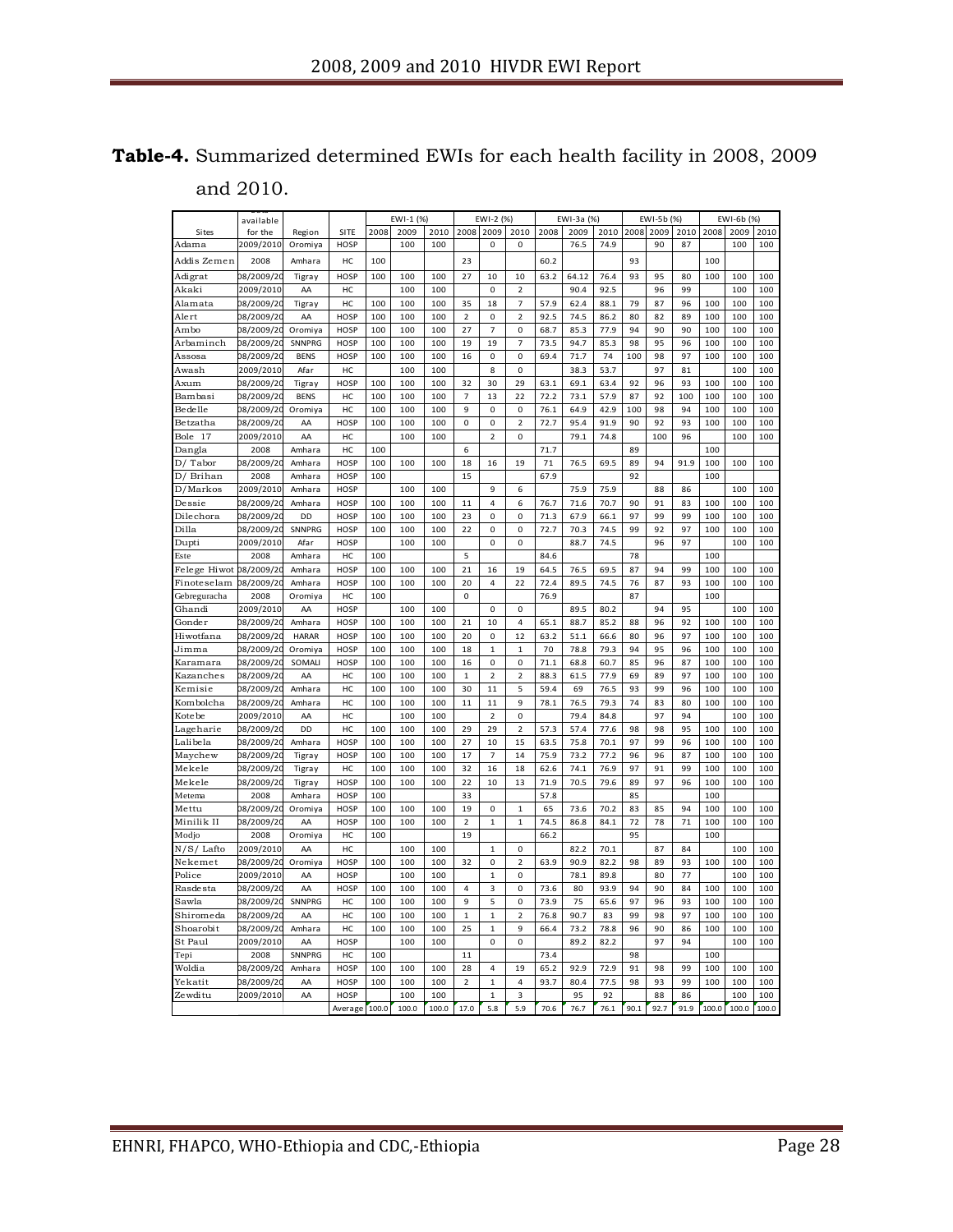

**Figure-3**. Average percentages of three EWIs in the years 2008, 2009 and 2010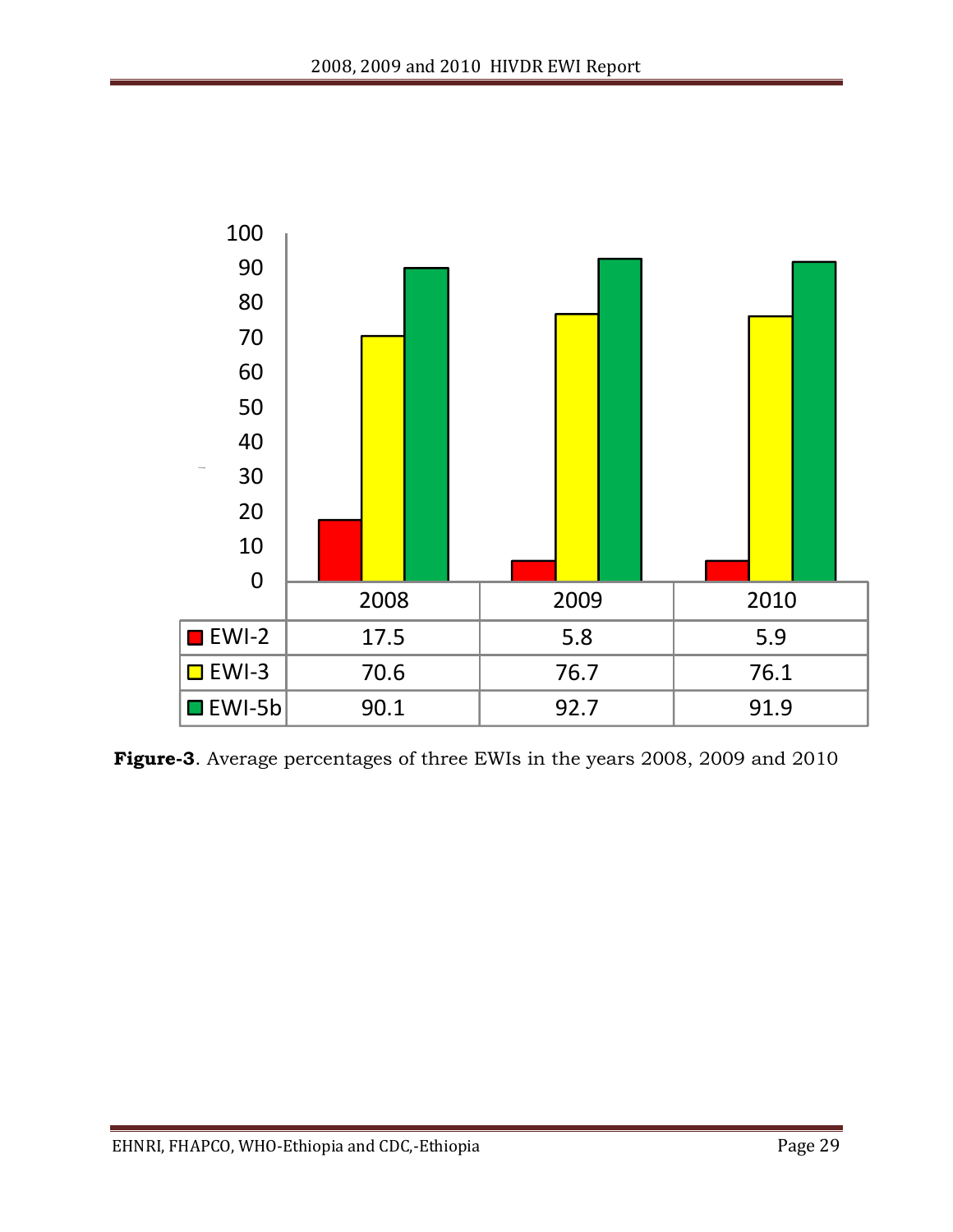

**Figure-4**. Percentage of health facilities (A- All Health institutions included in the survey, B. Hospitals, C: Health Centers) which did not meet WHO criteria for the three EWIs in the survey years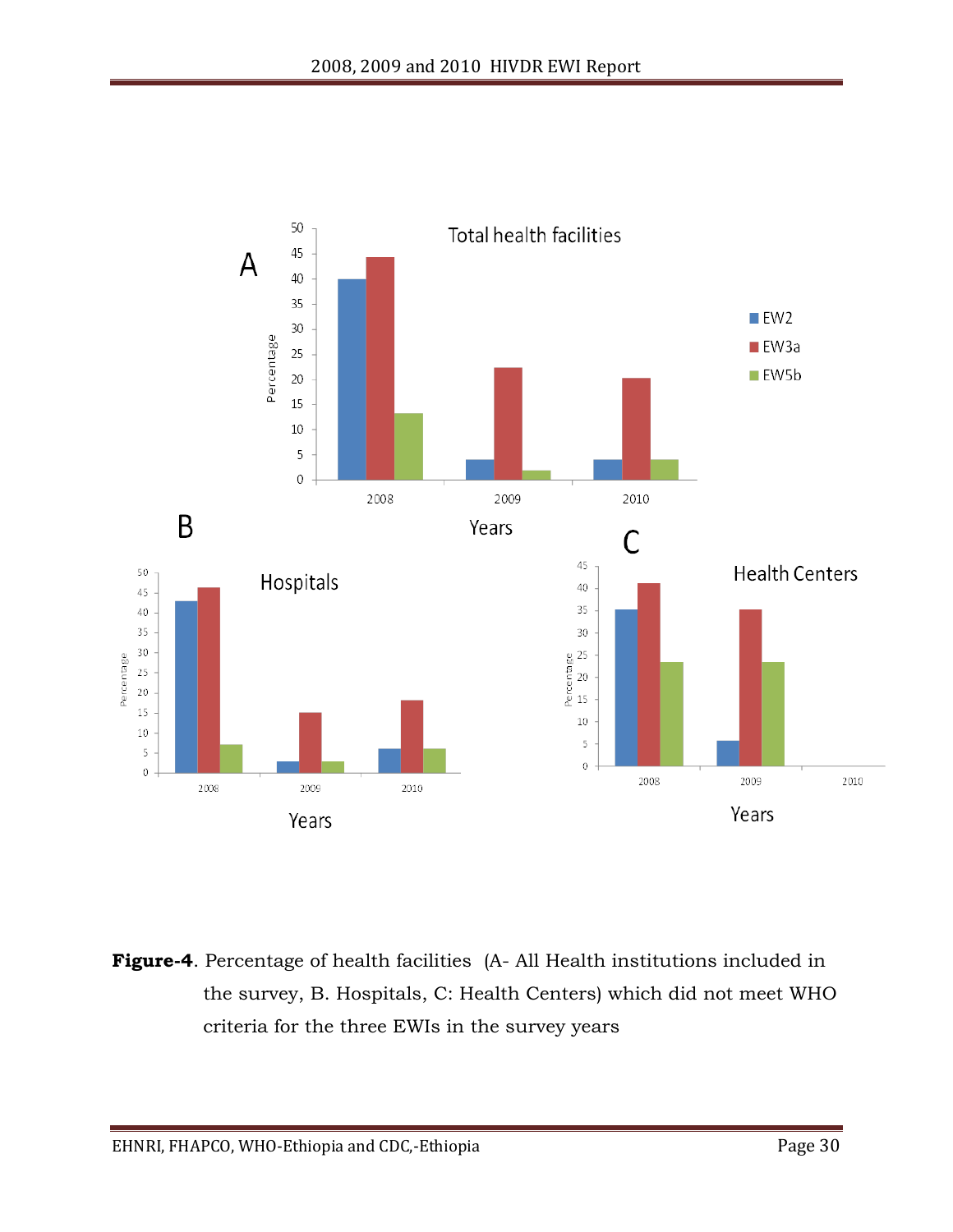#### <span id="page-30-0"></span>**6.3.6. Transfer outs and deaths**

In 2008, in the assessed sites we observed 605(9.6%) transfer outs and 383(6.1%) deaths documented. Unlike the rate of death which was higher in health centers than hospitals (8.2% versus 5.4%), the rate of transfer out was higher in hospitals (10.1%) compared to in health centers (7.9%). This could be due to the tendency to transfer an improving patients or increased access to their respective areas from hospital to health center to avoid overload in the hospitals.

# <span id="page-30-1"></span>**7. CONCLUSIONS**

In these rounds of the EWI survey, the total numbers of health institution to be surveyed were planned to be 70. From the site selection, these sites were representatives in all over the country. In every region of the country, at least one hospital and one health center were included. However, due to logistic reasons and the problems related to the tool (since the dates should be changed from GC to EC), the number of health institutions covered were 45(64.3% in 2008) and 70% in 2009 and 2010. By patient load, the Hospitalhealth center representation was planned to be 70:30 which was based on patient load on the time of the survey and was nearly attained (77:23). Of the overall new patients enrolled in the country for the year 2008, 2009 and 2010 nearly 49%, 44% and 48% of them were in the selected health institutions for the survey, respectively.

Of those assessed sites in the year 2008, about half of the health institutions had higher level of lost-to-follow-up rate, which decreases overtime. This might be due to either poor recording system of real situation such as tracking mechanisms, like in Metema Hospital in 2008. However, the overall LTFP rate is averaged at less than 20% for the survey periods. If all deaths were accounted for with proper documentation, this figure could be lower. The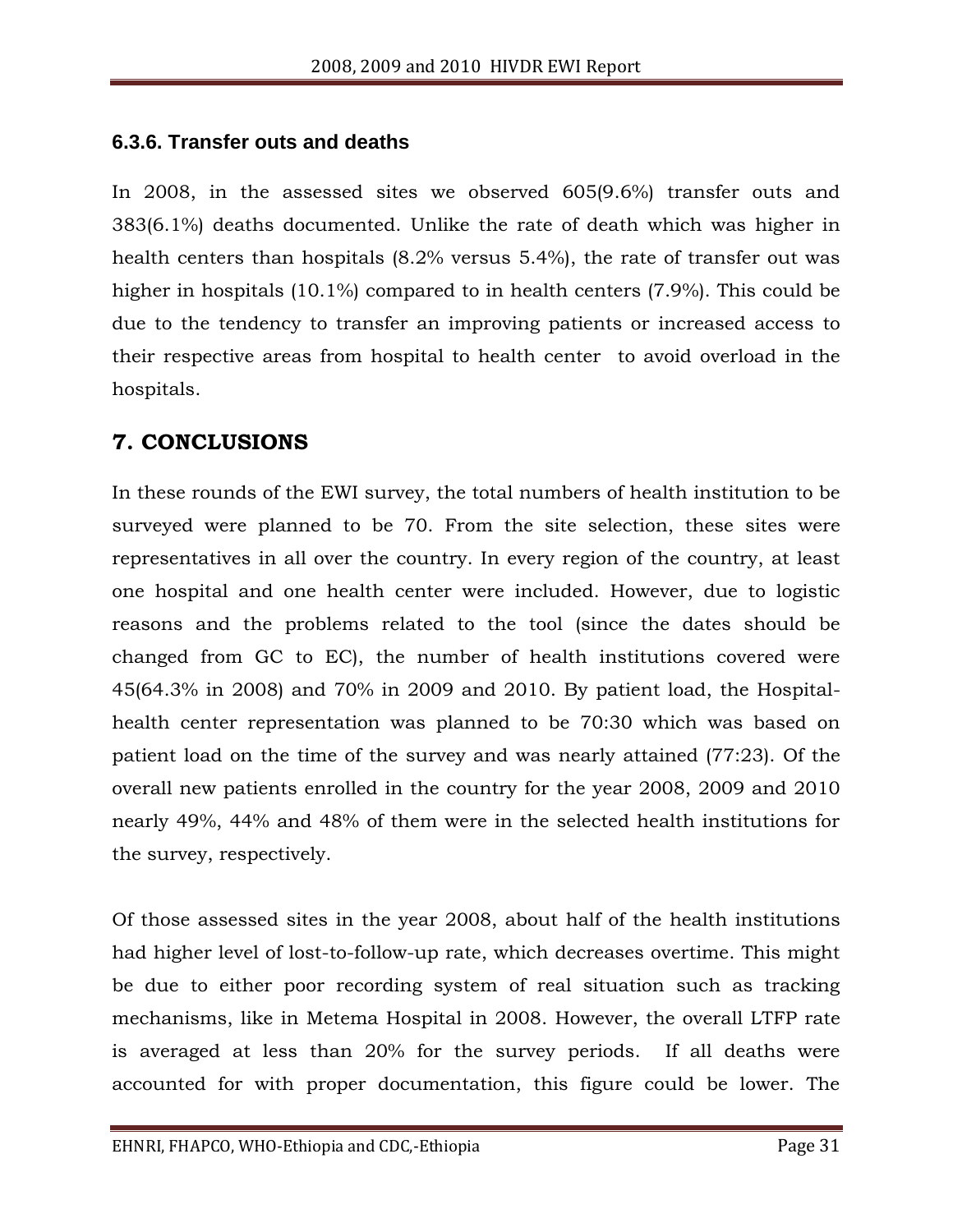reduction of LTF after 2008 could be the result of improvements in such a tracking system.

The percentage of transfer outs and death were 9.6% and 6.1% in the health institutions we assessed especially in the year 2008. The transfer out rate was slightly higher in hospitals than health centers (10% versus 8%), which is in agreement to the decentralization of the service to the health centers. The paper based documentation system was found to be uniform in all assessed sites including the patient charts. In all hospitals and some health centers, an electronic data base system was available. However, patient tracking, as used in the health centers by HIV positive expert patients, needs to be strengthened in the hospitals.

# <span id="page-31-0"></span>**8. GENERAL RECOMMENDATIONS**

Based on the assessment made in these rounds of the survey the following recommendations were made

- 1. Records of the pharmacy and the clinics should read the same for planning and monitoring of patients
- 2. In some of the health institutions the types of the patients served are heterogeneous. Even though it will be difficult to devise a strategy for each kind of patient, an approach should be there for daily laborers to reduce lost follow-ups and increase intakes in the refereed/transferred in sites
- 3. Since surveys need more logistic and human resource, reporting of the indictors through the routine reporting system for ART should be devised which increase the participation of health institutions in the country.
- 4. The use of the survey tool for data collection need to be further verified for its appropriateness especially for dates of different calendar system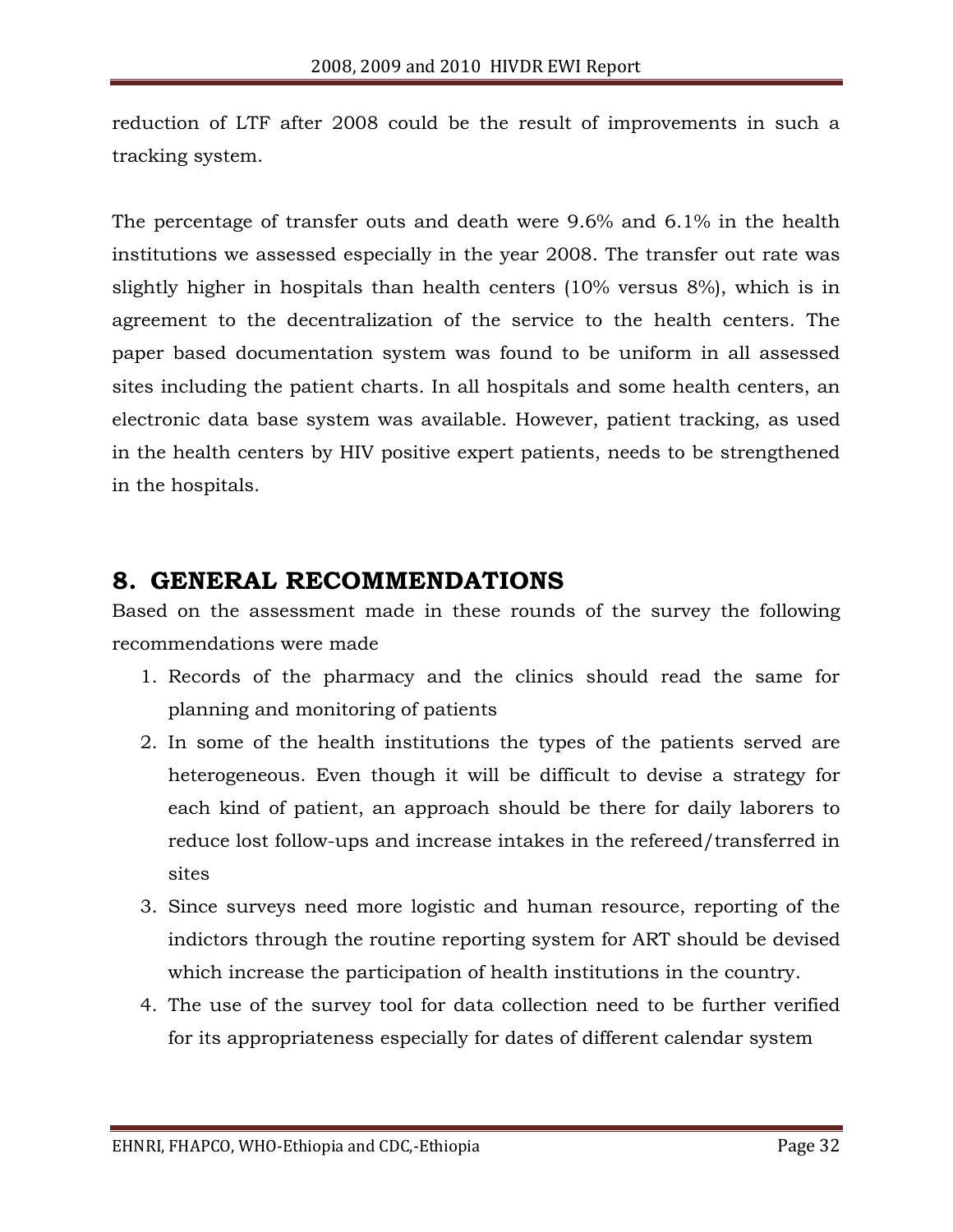# <span id="page-32-0"></span>**9. ACKNOWLEDGMENTS**

The survey was financially supported by World Health Organization-Country Office-Ethiopia. Moreover, technical assistances were obtained from CDC-Ethiopia country office. EHNRI organized the survey in collaboration with the Federal HAPCO. The training support from the AFRO-WHO office helped a lot to practice the newly developed electronic tool. The regional health bureaus, hospitals and health centers participating in this survey are highly acknowledged for their unreserved support on the time of the survey. Staffs from WHO-country office, EHNRI, CDC-Ethiopia, FHAPCO and data collectors are highly appreciated for their participation in the data collection n these rounds.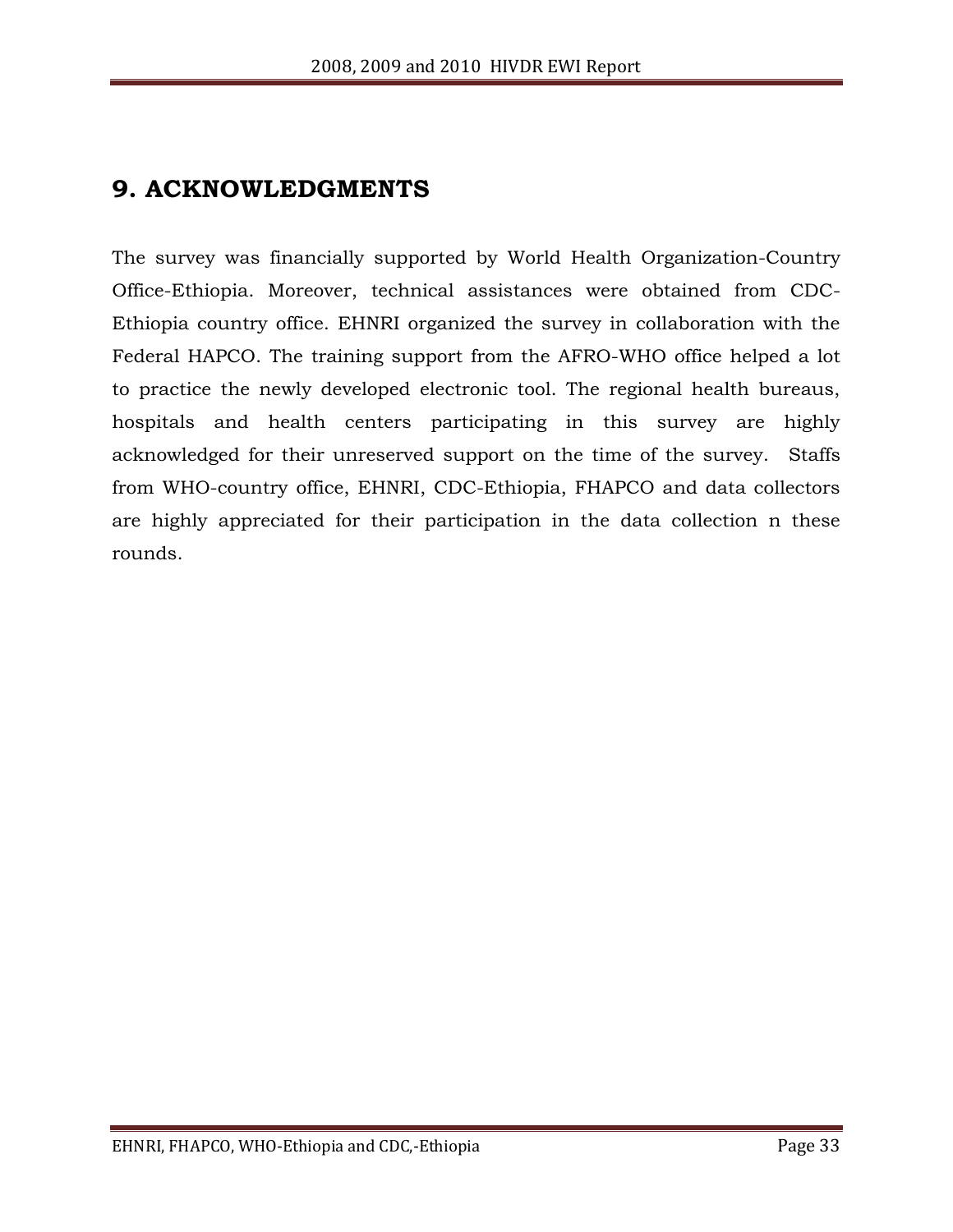# <span id="page-33-0"></span>**10. REFERENCES**

- 1. World Health Organization Guideline for the determination of HIVDR, 2010. Geneva
- 2. Brown F. Human immunodeficiency virus. Science 1986, 232:486
- 3. Centers for Disease Control (CDC). Kaposi's sarcoma and Pnuemocystis pneumonia among homosexual men-New York and California. MMWR, 1981:30:305-308
- 4. UNAIDS/WHO. 2011. Report on the global AIDS epidemic. 2010. Global Report
- 5. Bartlett JA, DeMasi R, Quinn J, Moxham C, Rousseau E. Overview of the effectiveness of triple combination therapy in antiretroviralnaïve HIV-1 infected adults. AIDS, 2001, 15:1369-1377
- 6. Motenson LM, Lambert JS, Sciehm ER, et al. Risk factors for perinatal transmission of human immunodeficiency virus type 1 in women treated with zidovidine. Pediatric AIDS Clinic Trail Group study. 185 Team, N. Eng. J. Med. 1999; 341:389-393
- 7. Ethiopian Health and Nutrition Research Institute Federal Ministry of Health. HIV Related Estimates and Projections for Ethiopia - 2012
- 8. Ministry of Health (MOH). Guideline for implementation of antiretroviral therapy in Ethiopia. 2007, Addis Ababa.
- 9. Blower S, Bodine E, Kahn J, McFarland W. The antiretroviral rollout and drug resistance in HIV in Africa: insight from empirical data and theoretical models. AIDS 2005; 19:1-14.
- 10. Van Damme W, Kober K, Laga M. The real challenges for scaling up ART in sub-Saharan Africa. AIDS 2006; 20:653-656.
- 11. Barbour JD, Hecht FM, Wrin T, et al. Persistence of primary drug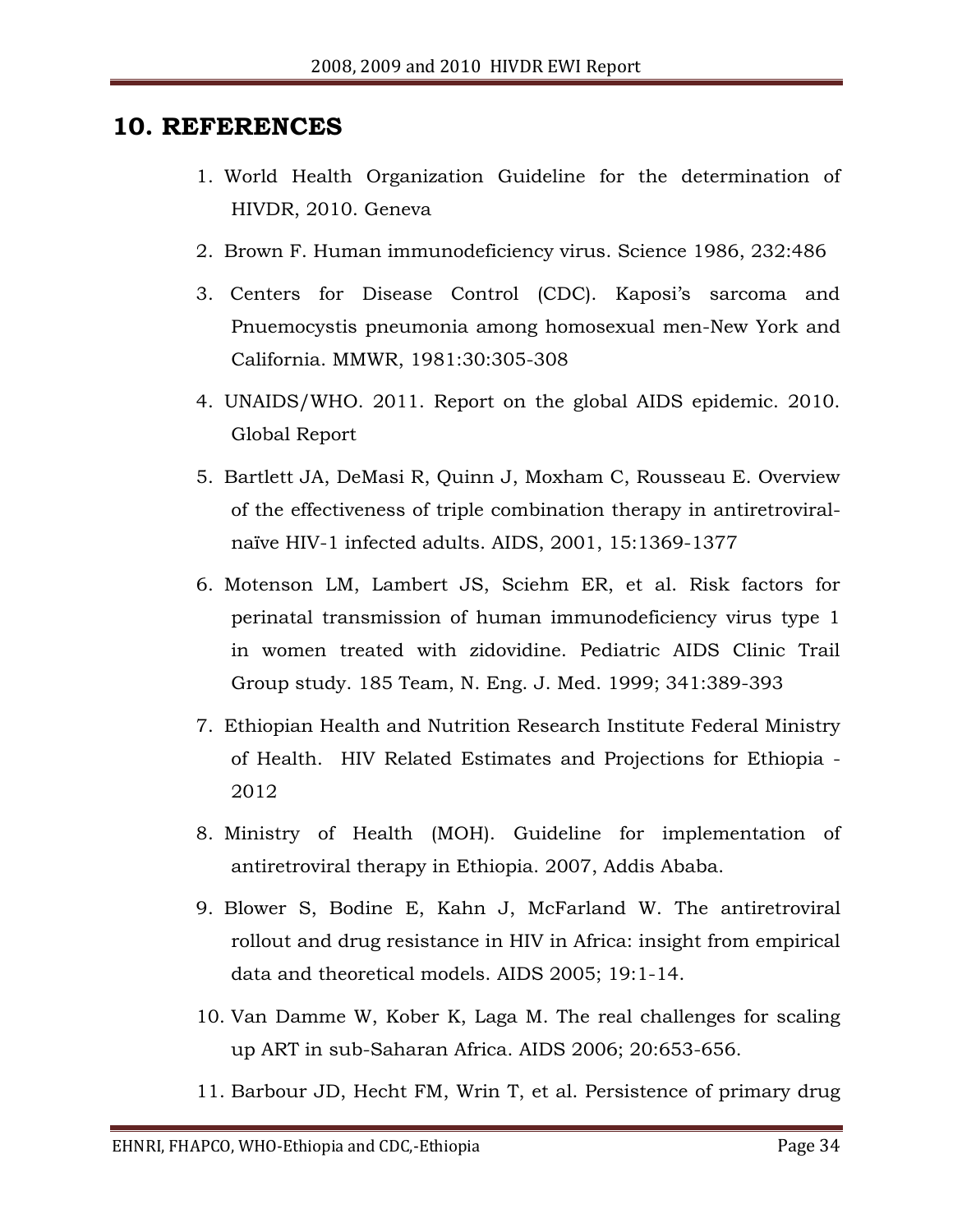resistance among recently HIV-1 infected adults. AIDS 2006; 18:1683-1689

- 12. Grant RM, Hecht FM, Liu L, et al. Trends in primary HIV-1 drug resistance among recently infected persons. JAMA; 2002:288:181- 188.
- 13. Ministry of Health, The Federal HIV/AIDS Prevention and Control office. Annual report. 2012.
- 14. Federal HIV/AIDS Prevention and Control Office, Federal Ministry of Health. 2011/2012 annual report, August 2012, Addis Ababa Ethiopia.
- 15. Hedt BL, Wadonda-Kabondo N, Makombe S, et al. Early Warning indicators for HIV drug resistance in Malawi. Antiviral Therapy. 2008; 13(Suppl. 2):69-75.
- 16. Abegaz WE, Grossman Z, Wolday D, et al. Threshold survey evaluating transmitted HIV drug resistance among public antenatal clinic clients in Addis Ababa, Ethiopia. Antiviral Therapy. 2008; 13(Suppl. 2):89-94.
- 17. World Health Organizations. Guideline for the determination of Early Warning Indicators for HIVDR. 2010, Geneva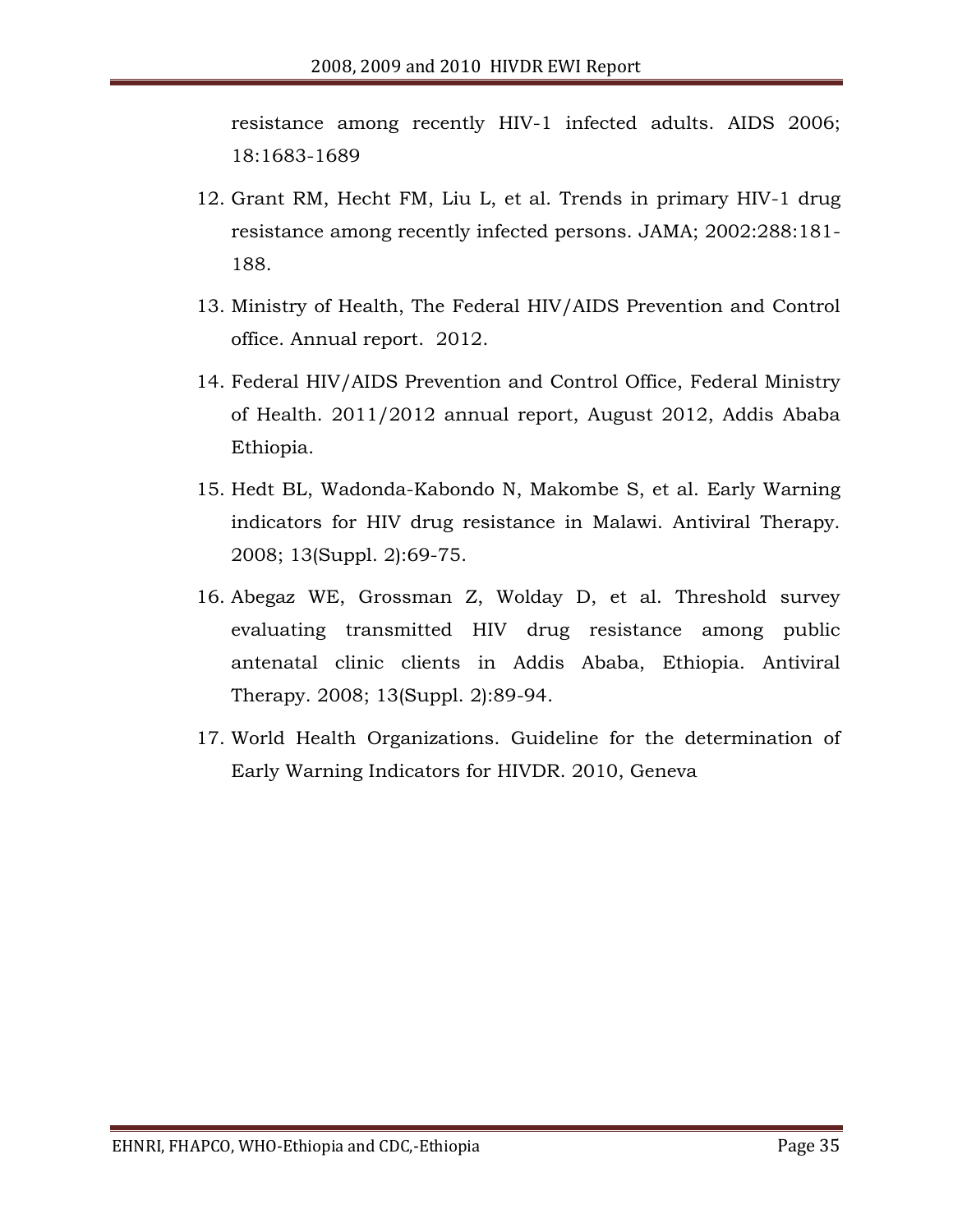# <span id="page-35-0"></span>**Annex-1. Early Warning Indicators (EWIs)**

# **1. EARLY WARNING INDICATOR-1. ART PRESCRIBING PRACTICES**

*a. Percentage of patients initiating ART at the site during a selected time period who are initially prescribed, or who initially pick up from the pharmacy, an appropriate first-line ART regimen (cross-sectional).* 

Numerator: number of patients initiating ART at the site who are prescribed, or who initially pick up from the pharmacy, an appropriate first-line ART regimen during the selected time period.

Denominator: number of patients initiating ART at the site during the selected time period.

#### **Suggested target: 100%**

*b. Percentage of patients who are prescribed, or who pick up from the pharmacy, an appropriate ART regimen during a selected time period (cross-sectional).* 

Numerator: number of patients who are prescribed, or pick up from the pharmacy, an appropriate ART regimen (first-line, second-line, or salvage) during the selected time period.

Denominator: number of patients who are prescribed, or pick up from the pharmacy, any ART regimen during the selected time period.

#### **Suggested target: 100%**

*c. Percentage of patients taking second-line ART during a selected time period who are prescribed, or who pick up from the pharmacy, an appropriate second-line ART regimen (cross-sectional)[15].*

Numerator: number of patients on second-line ART at the site who are prescribed, or pick up from the pharmacy, an appropriate second-line ART regimen during the selected time period.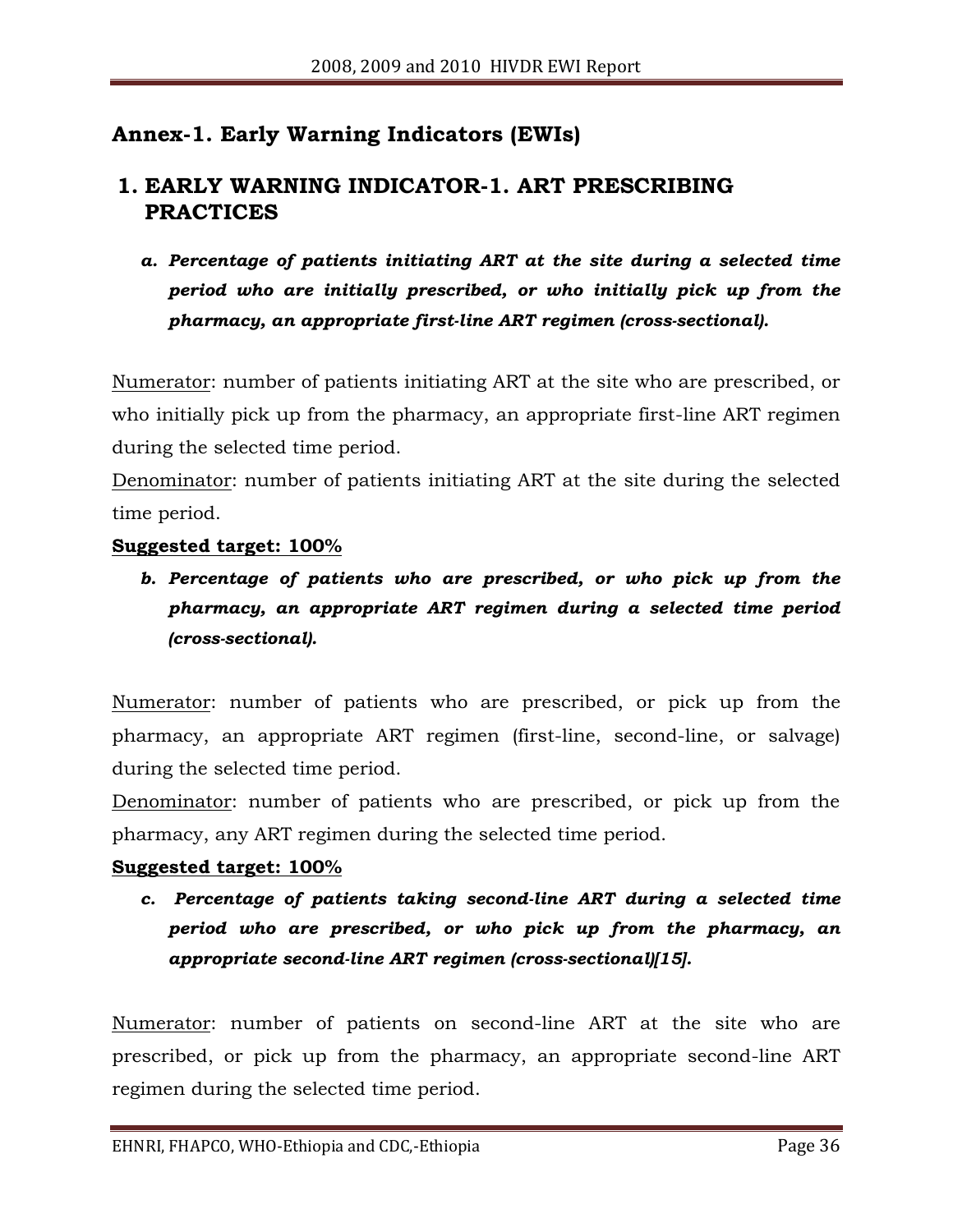Denominator: number of patients who are prescribed or pick up from the pharmacy, a second-line ART regimen during the selected time period.

**Suggested target: 100%**

# **2. EARLY WARNING INDICATOR-2. PATIENTS LOST TO FOLLOW-UP DURING THE FIRST 12 MONTHS OF ART**

*Percentage of patients initiating ART at the site in a selected time period who are lost to follow-up during the 12 months after starting ART (cohort)* 

Numerator: number of patients initiating ART at the site in the selected time period who were not seen at the clinic, or pharmacy,  $\geq$  90 days after the date of their last missed appointment or their last missed drug pick-up that occurred within their first 12-months of ART, and who are not known to have transferred out or to have died.

Denominator: number of patients initiating ART at the site during the selected time period.

#### **Suggested target: ≤ 20%**

# **3. EARLY WARNING INDICATOR-3. PATIENT RETENTION ON FIRST-LINE ART AT 12 MONTHS**

*a. Percentage of patients initiating ART at the site during a selected time period who are taking an appropriate first-line ART regimen 12 months later (cohort)*

Numerator: number of patients initiating ART at the site during the selected time period who are on an appropriate first-line ART regimen (including substitutions\* of one appropriate first-line regimen for another, but not substitutions of dual- or mono-therapy or an inappropriate three-drug regimen) 12 months from ART initiation.

Denominator: number of patients initiating ART at the site during a selected time period, excluding the patients who transferred out (if data are available)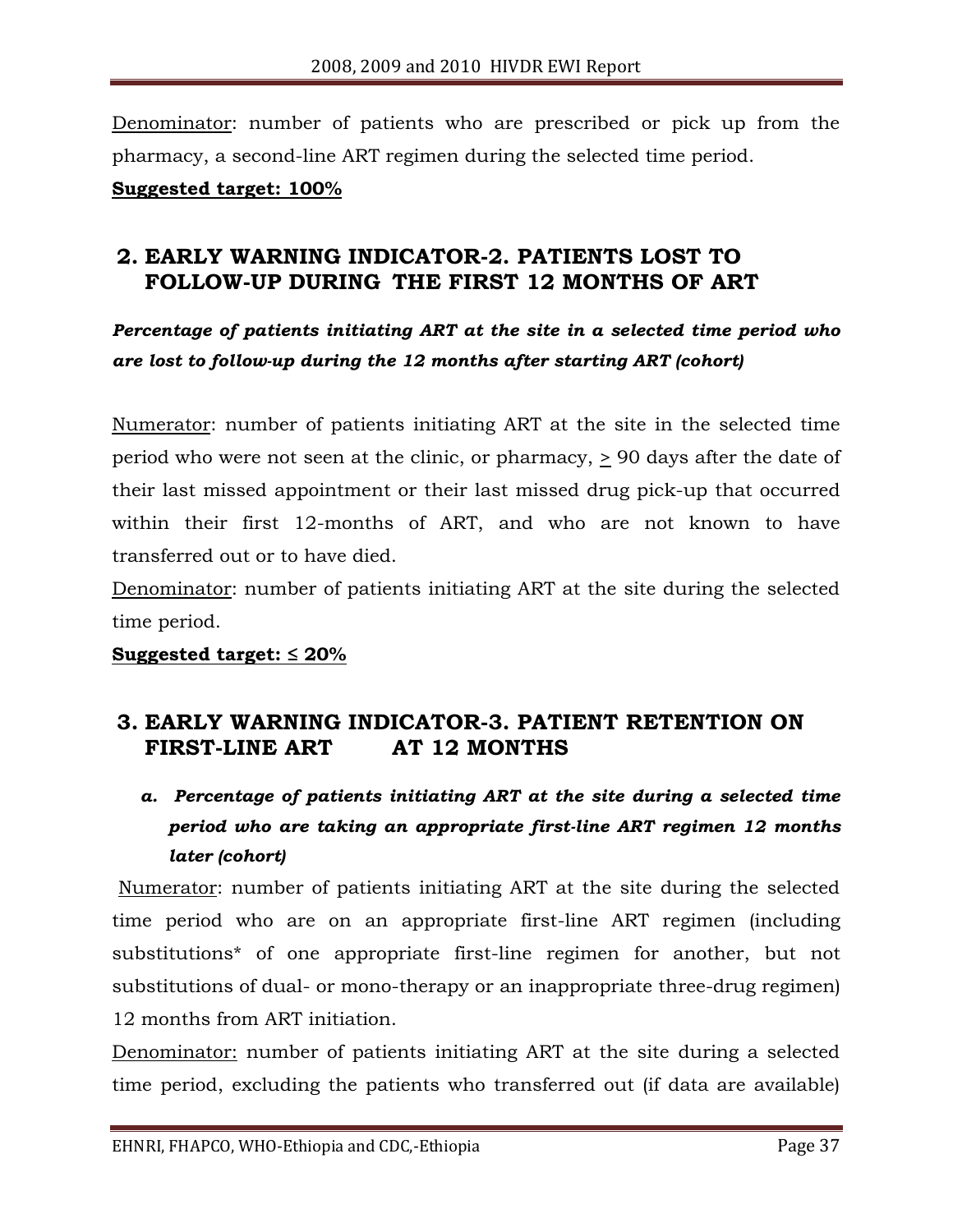during the 12 months after initiating ART. Patients who died, stopped ART, switched to second-line ART, or were lost to follow-up must be included in the denominator.

#### **Suggested target: ≥ 70%**

**b.** *Percentage of patients initiating ART at the site in a selected time period who are still on ART after 12 months and whose initial ART regimen was changed during the first 12 months of ART to another regimen involving a different drug class (cross-sectional***).** 

Numerator: number of patients initiating ART at the site in the selected time period who are still on ART after 12 months and whose initial ART regimen was changed during the first 12 months of ART to another regimen involving a different drug class.

Denominator: number of patients initiating ART at the site during a selected time period who are still on ART at 12 months after initiation.

#### **Suggested target: 0%**

# **4. EARLY WARNING INDICATOR-4. ON-TIME ARV DRUG PICK-UP**

# **a. Percentage of patients picking up all prescribed antiretroviral (ARV) drugs on time**

Numerator: number of patients who have picked up all their prescribed ARV drugs on time for two consecutive drug pick-ups after a selected month.

Denominator: number of patients who picked up ARV drugs during a selected month.

#### **Suggested target: ≥ 90%**

*Note*

*Patients who die, or who are transferred out, before the first drug pick-up after the selected month, will be excluded from the numerator and the denominator.*  Patients who die, or who are transferred out, between the first and second drug pick-ups after the selected month, will be classified according to whether their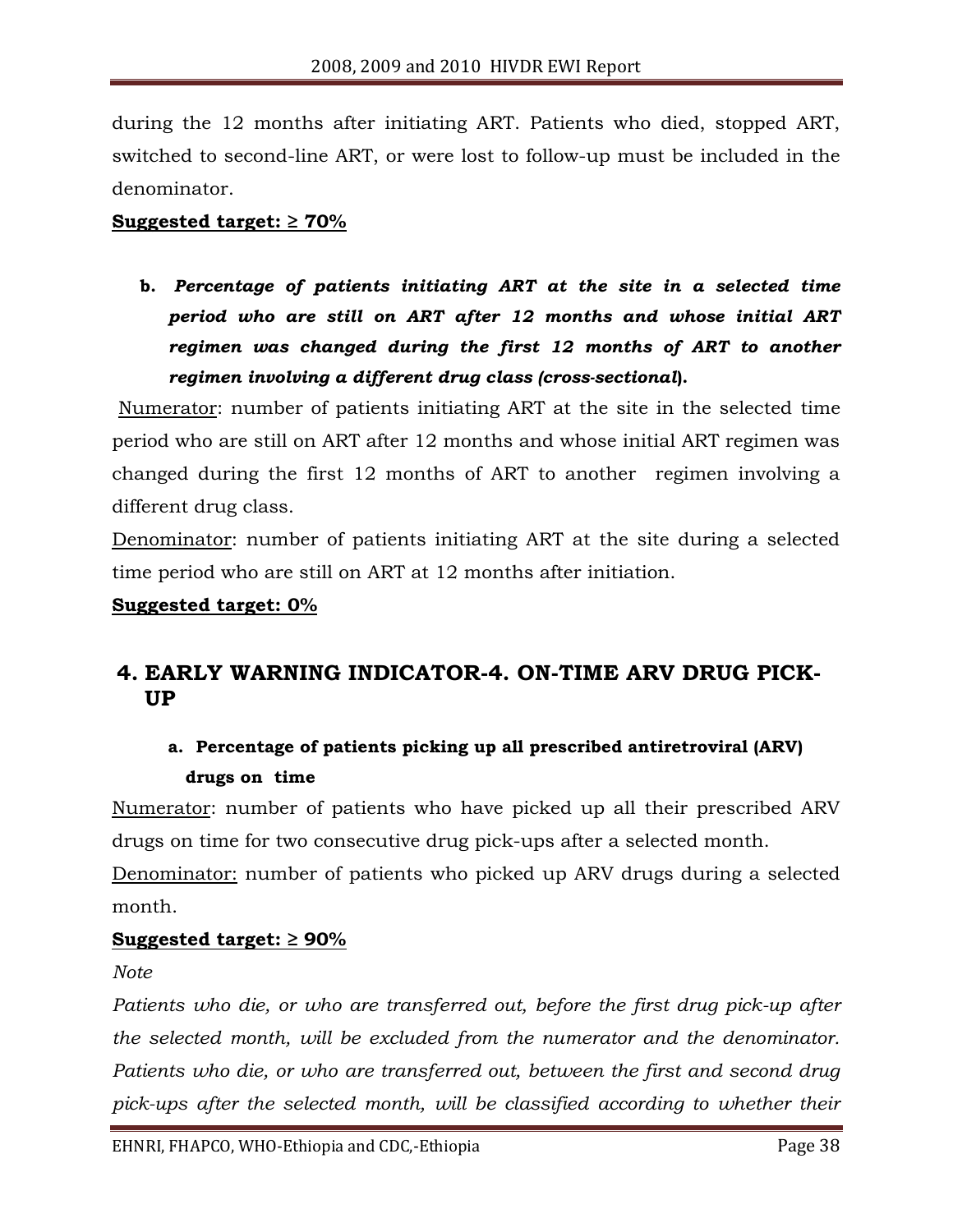*first drug pick-up was on time.* 

**b. Percentage of patients initiating ART at the site during a selected time period who picked up all prescribed ARV drugs on time during their first 12 months of ART (***cohort***).** 

Numerator: number of patients initiating ART at the site during the selected time period who picked up all their ARV drugs on-time during the first year of ART, or until they were classified as dead, transferred out, or as having stopped ART.

Denominator: number of patients initiating ART at the site during a selected time period.

#### **Suggested target: ≥ 90%**

## **5. EARLY WARNING INDICATOR-5. ART CLINIC APPOINTMENT KEEPING**

#### **a. Percentage of ART patients attending clinic appointments on-time**

Numerator: number of patients who attended two consecutive clinic appointments on time after a selected month.

Denominator: number of patients who attended a clinic appointment during a selected month.

#### **Suggested target: ≥ 80%**

*Exclusion: Patients who die or who are transferred out before attending the first clinic appointment after the selected month, will be excluded from the numerator and the denominator. Patients who die or who are transferred out between the first and second clinic appointment after the selected month, will be classified according to whether they attended their first appointment on time.*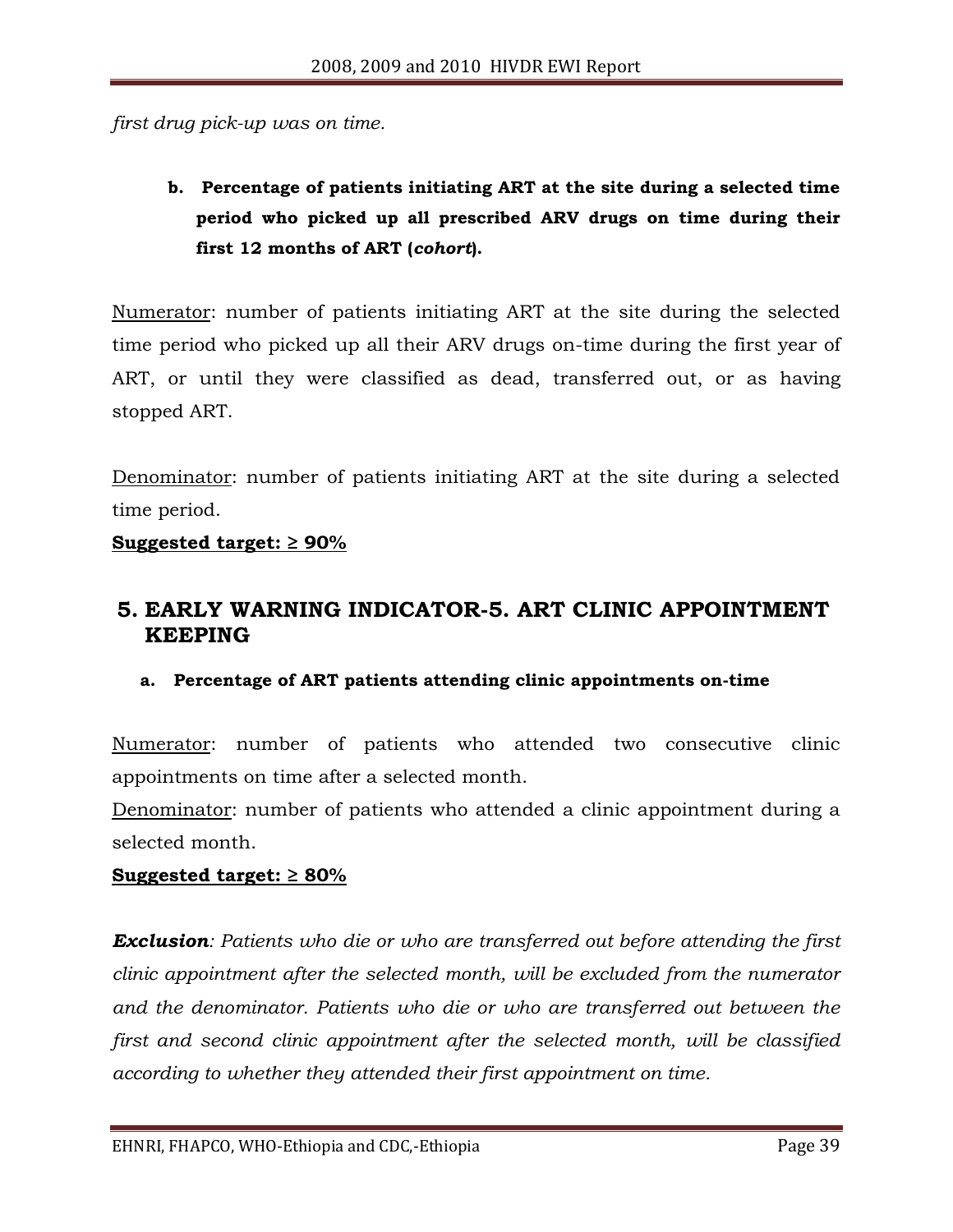**b. Percentage of patients initiating ART at the site during a selected time period who attended all clinic appointments on time during the first 12 months of ART (***cohort***).**

Numerator: number of patients initiating ART at the site during the selected time period who kept all their clinic appointments on time during their first 12 months of treatment, or until they were classified as dead, transferred out, or as having stopped ART.

Denominator: number of patients initiating ART at the site during the selected time period.

#### **Suggested target: ≥ 80%**

# **6. EARLY WARNING INDICATOR-6. ARV DRUG SUPPLY CONTINUITY**

# **a. Percentage of patients on first-line ART whose regimen was stopped, modified, or incompletely dispensed at the pharmacy due to ARV stockouts or shortages during a designated year (***cross-sectional*

Numerator: number of patients on first-line ART whose regimen was stopped, modified, or incompletely dispensed at the pharmacy due to stock-outs or shortages during the designated year.

Denominator: number of patients on first-line ART during the designated year.

#### **Suggested target: 0%**

**b. Percentage of patients initiating ART at the site during a selected time period, whose regimen was stopped, modified, or incompletely dispensed at the pharmacy during the first 12 months of ART due to ARV stock-outs or shortages (***cohort***).** 

Numerator: number of patients initiating ART at the site during the selected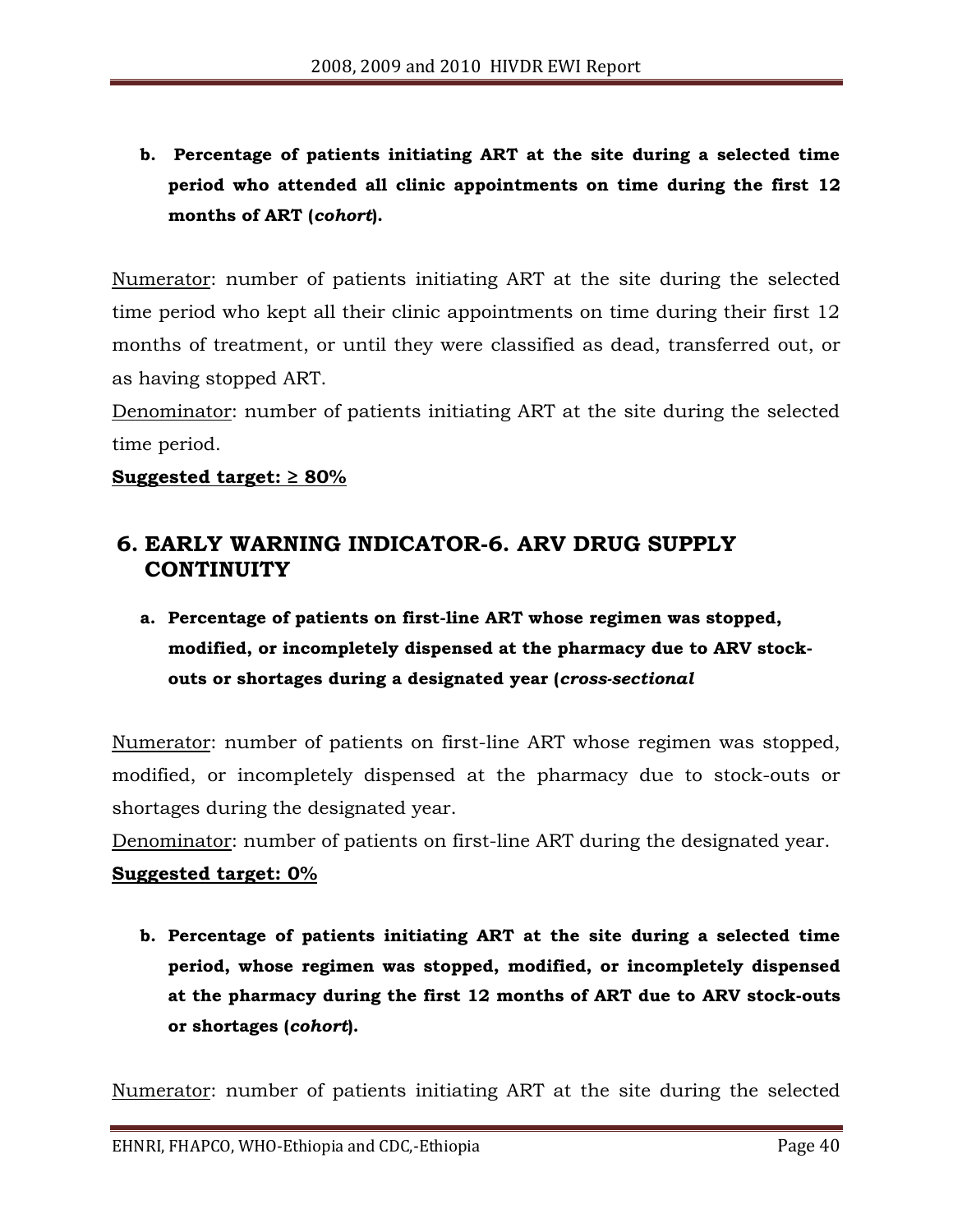time period, whose regimen was stopped, modified, or incompletely dispensed at the pharmacy due to stock-outs or shortages during the first 12 months of ART.

Denominator: Number of patients initiating ART at the site during the selected time period.

#### **Suggested target: 0%**

**c. Percentage of months in a designated year in which there were no ARV drug stock-outs (***cross-sectional***).** 

Numerator: number of months in the designated year in which there were no stock-out days of any ARV drug routinely used at the site.

Denominator: 12 months.

#### **Suggested target: 100%**

# **d. . Maximum duration of incomplete first line regimen availability during a designated year (***cross-sectional***).**

Numerator: maximum number of continuous days in the designated year in which there were shortages of one or more first-line ARV drugs used at the site. Denominator: 365.

#### **Suggested target: ≤ 2%**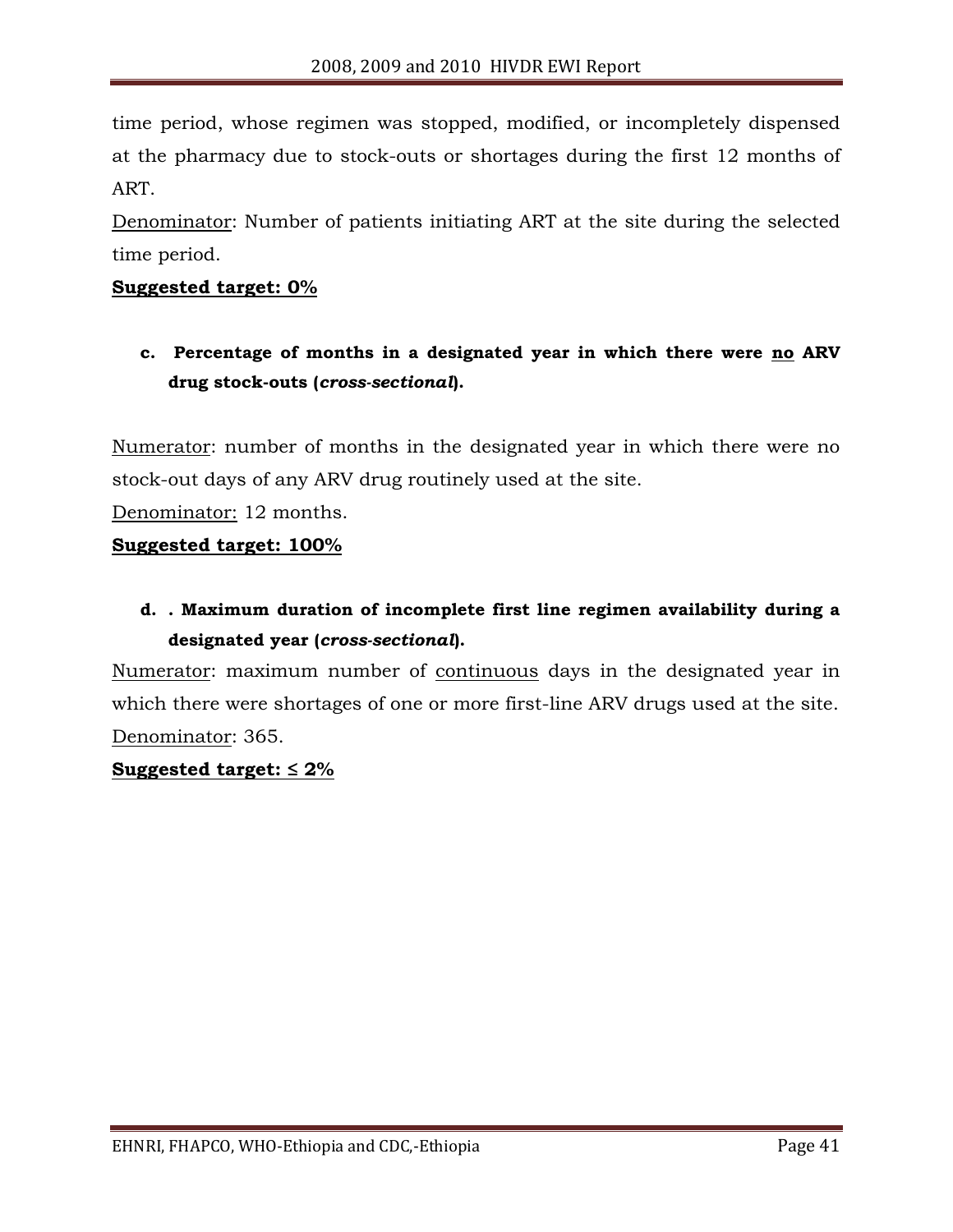#### **7. OPTIONAL EARLY WARNING INDICATORS-7**

#### **a. Pill Count or Standardized Adherence Measure**

*Optional EWIs should only be used if physical pill counts or standardized adherence measurements are systematically performed for all patients who pick up drugs. Provider estimates and patient self-reports, that are not based on pill counts or a standardized measurement tool, should not be used for these indicators. These estimates are important to support individual adherence, but they may not generate useful data for analysis on a population-wide basis as they are not collected in a standardized format.*

## **b. Percentage of patients who, during a selected time period, demonstrate > 90% adherence by pill count (***cross-sectional***).**

Numerator: the number of patients who demonstrate that at least 90% of each of their ARVs have been taken as prescribed according to a pill count performed by a provider or pharmacist during the selected time period (Separate pill counts must be performed for each ARV or combination, unless a fixed-dose combination containing all ARVs is used).

Denominator: number of patients whose adherence was assessed by pill count during the selected time period.

#### **Suggested target: ≥ 80%**

**c. Percentage of patients who, during a selected time period, demonstrate > 90% adherence according to a standardized adherence measurement instrument.** 

Numerator: number of patients who demonstrate that they took at least 90% of each of their ARVs as prescribed according to a standardized adherence